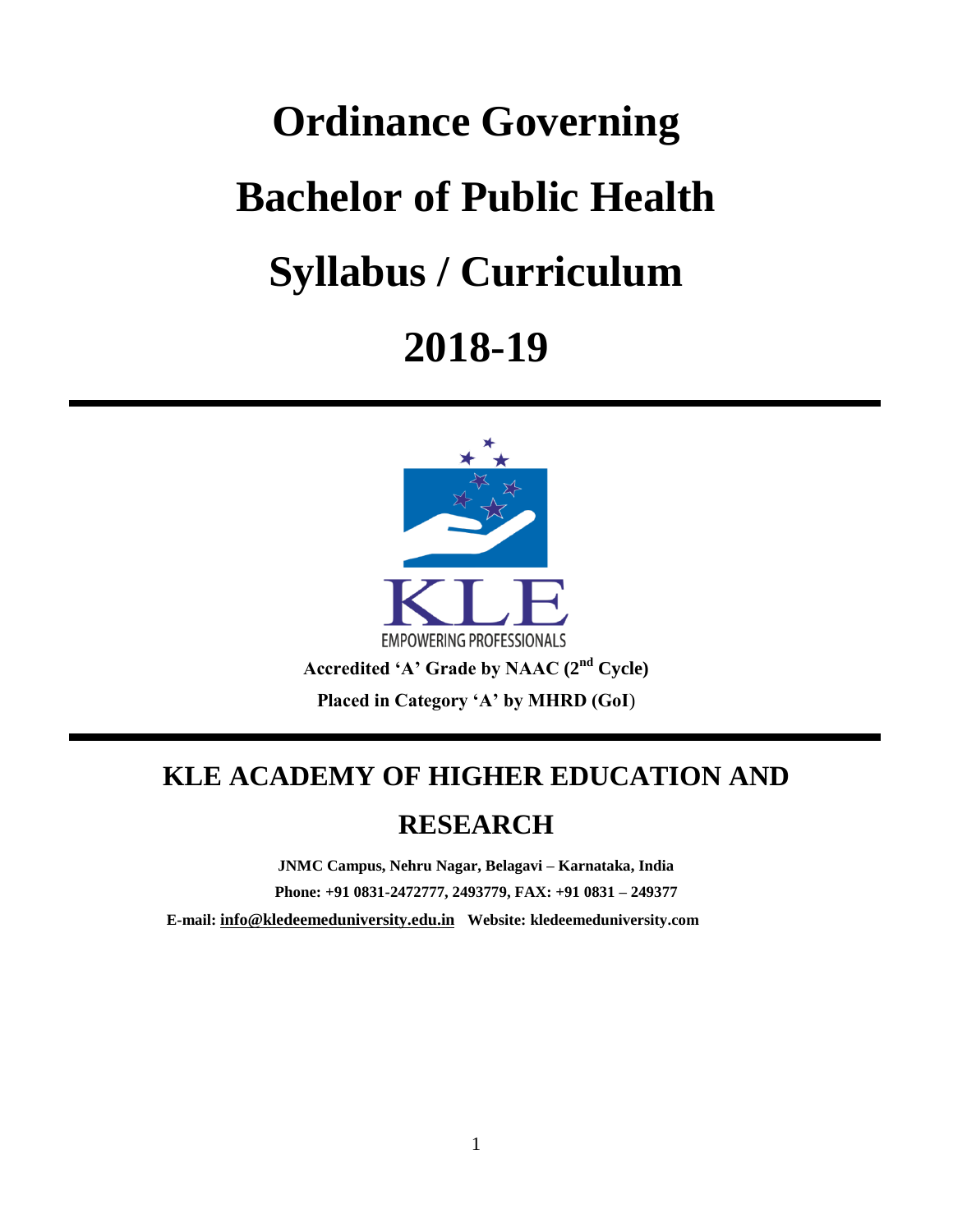## **CONTENT**

| <b>S. NO.</b>    | <b>TOPICS</b>                                                                                                                                                                                                                                                                                                                | Page           |
|------------------|------------------------------------------------------------------------------------------------------------------------------------------------------------------------------------------------------------------------------------------------------------------------------------------------------------------------------|----------------|
|                  |                                                                                                                                                                                                                                                                                                                              | N <sub>0</sub> |
| 1.               | <b>Section I Preamble</b>                                                                                                                                                                                                                                                                                                    | 3              |
| 2.               | <b>Section II Vision, Mission &amp; Objectives</b>                                                                                                                                                                                                                                                                           | $\overline{4}$ |
| 3.               | <b>Section III Regulations Governing BPH Degree Semester Course</b>                                                                                                                                                                                                                                                          | $6 - 12$       |
| $\overline{4}$ . | <b>Section IV Course Content</b><br><b>44.1 Semester I Theory</b><br>BPH-I-1 T Human biology I<br><b>BPH-I-2 T Basics of Health Diseases</b><br>BPH-I-3 T Fundamentals of Demography, Sociology and Behavioral Health                                                                                                        | $13-16$        |
|                  | BPH-I-4 T Introduction of Health Care Delivery System.<br><b>4.2 Semester II Theory</b><br><b>BPH-II-1 T Human Biology II</b><br>BPH-II-2 T Fundamentals of Environmental Health<br>BPH-II-3 T Introduction to Communicable and Non-Communicable Diseases<br>BPH-II-4 T Fundamentals of Data Processing and Analysis – Basic | $17 - 21$      |
|                  | <b>Statistics</b><br><b>4.3 Semester III Theory</b><br>BPH-III-1 T Introduction to Public Health Nutrition<br>BPH-III-2 T Fundamentals of Health Education & Communication<br>BPH-III-3 T Rural, Urban & Tribal Health                                                                                                       | $22 - 24$      |
|                  | <b>4.4 Semester IV Theory</b><br>BPH-IV-1 T Health of Child, Adolescent and Ageing of Population<br>BPH-IV-2 T Basics of Health Informatics & Economics<br>BPH-IV-3 T Disaster and Emergency Management                                                                                                                      | $25 - 28$      |
|                  | <b>4.5 Semester V Theory</b><br>BPH-V-1 T National Health Programmes and Public Health Laws<br>BPH-V-2 T Introduction to Organizational Development &<br><b>Occupational Health</b>                                                                                                                                          | 29-32          |
|                  | BPH-V-3 T Basic of Health Planning and Management<br><b>4.6 Semester VI Theory</b><br>BPH-VI-1 T Preventive Obstetrics and Family Planning<br>BPH-VI-2 T Public Leadership, Managing Health Organization and Quality and<br>Safety in Health Care                                                                            | 33-34          |
| 5                | <b>SECTION-V Recommended Books (Latest Editions)</b>                                                                                                                                                                                                                                                                         | 34-37          |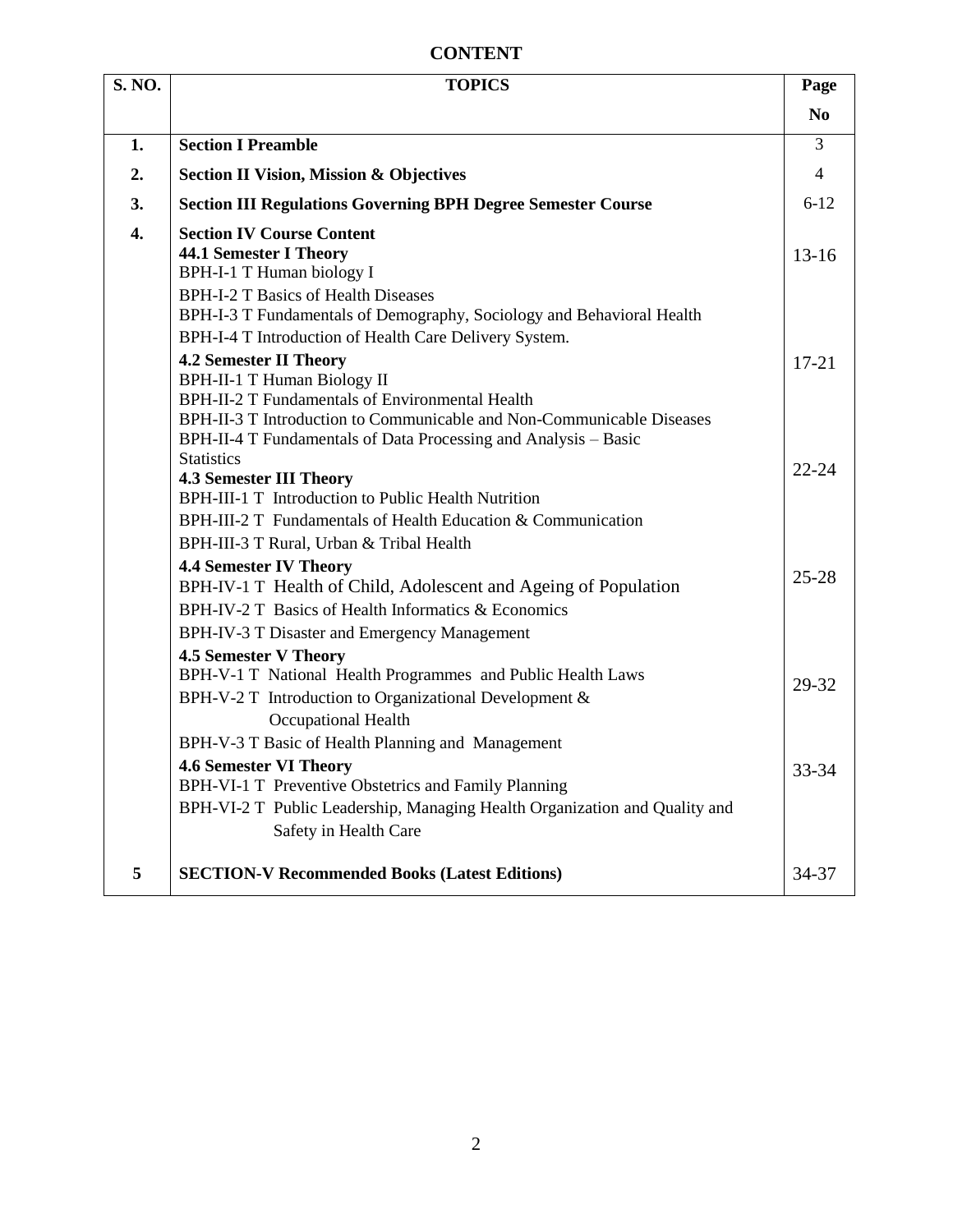#### **SECTION – I**

#### **PREAMBLE**

There is a dearth of core Public Health Professionals in the government health machinery. It is estimated that more than 10,000 Public Health Professionals would be required on an annual basis to equip the government machinery with an appropriately trained and qualified public health workforce. With a rapid health transition taking place, India faces two threats, one being the rising disease burden and the other is the poor allocation of government funds; both can be effectively managed by personnel trained in public health through appropriate public health training, i.e. ability to involve communities, work in multidisciplinary teams, and lobbying with government and community leaders with a deep understanding of social, economic and environmental determinants of health, Public Health Professionals are well armed to face these challenges.

#### **Why Bachelor of Public Health (BPH)?**

The most widely recognized professional credential for leadership in public health is the BPH degree. This program prepares candidates to be competitive on a National level in the vast area of community health. It emphasizes on acquisition of skills essential to the practice of public health through techniques like student-directed learning, problem solving and field postings. Public Health Professionals can function as health inspectors, health educators, counselors, social and behavioral scientists.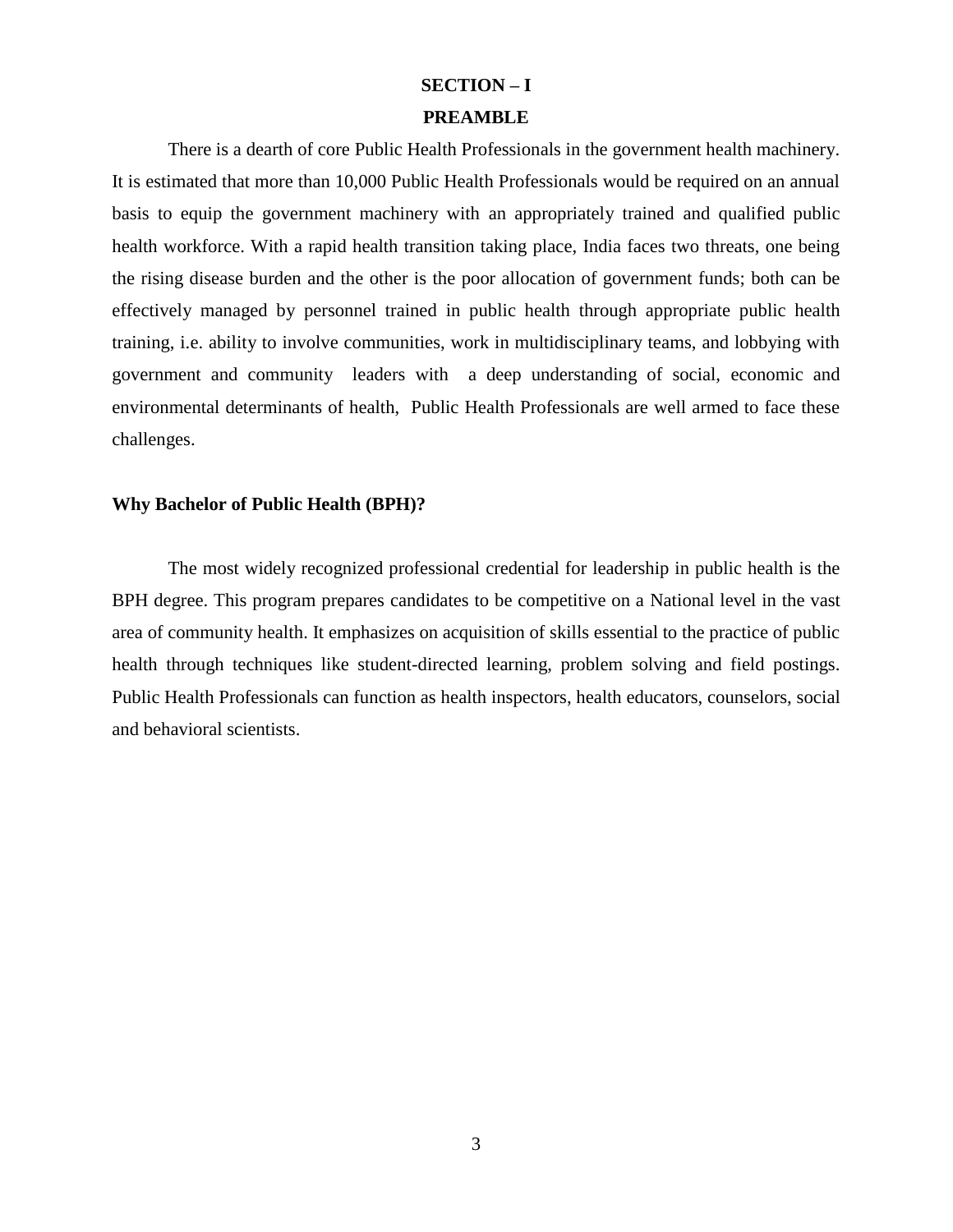#### **SECTION – II**

#### **VISION :**

"To be a Premier Public Health Department for Quality Education, Research and Leadership.".

#### **MISSION :**

- Train and Create a Cadre for Public Health Leadership.
- Promote Positive Health Across the Population
- **•** Ensure Collective Commitment to Quality Research

#### **OBJECTIVES:**

The program is designed to focus on the acquisition of knowledge and skills applicable to a career in Public Health, for catalyzing the "Health for all revolution". Upon completion of the programme, the undergraduate will be:

- Aware of the origin and evolution of the field of public health
- Able to use concepts and principles associated with health and development problems;
- Able to understand epidemiological principles and statistical techniques;
- Able to apply these methods in the measurement and assessment of needs of a community
- Able to plan, implement and evaluate health and development programme.
- Able to apply the principles of health promotion in health and development strategies.
- Able to conduct empirical studies, by formulation of a question of social relevance, collection of reliable and valid data, documentation of the findings, preparing project proposals and its management.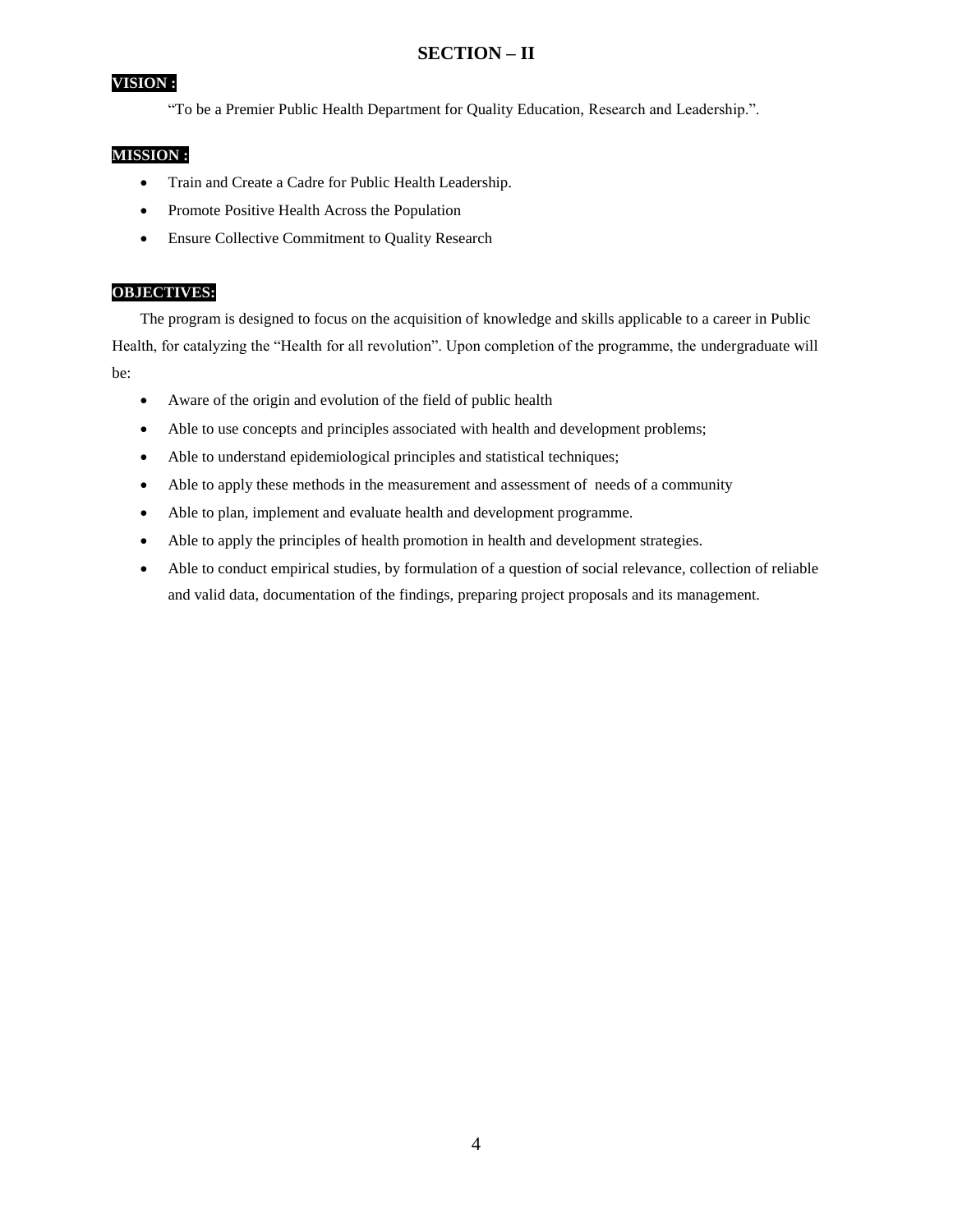#### **SECTION-III**

#### **Regulations Governing BPH Degree Semester Course**

#### **3.1. Eligibility for Admission:**

3.1 Candidate for admission to BPH course should have completed higher secondary level or Pre University College (10+2) in any stream with as basic courses or equivalent course established under law considered equivalent thereto by KAHER, a candidate who has scored a minimum of 45% of the marks.

#### **3.2. Proposed Intake of Candidates:** 40

**3.3. Duration of the Course:** Duration of Course BPH: 3 years **Medium of Instruction and Examination shall be English**

**3.4. Requirement to Complete the Course:**

| <b>Sem</b> | $\pm$ | <b>Sem</b><br>п |  | <b>Sem</b><br>Ш | ∸ | <b>Sem</b><br>IV |  | <b>Sem</b><br>$\mathbf{r}$ |  | <b>Sem</b><br>VI | + | Mini<br>project |  | <b>BPH</b><br><b>Degree</b> |
|------------|-------|-----------------|--|-----------------|---|------------------|--|----------------------------|--|------------------|---|-----------------|--|-----------------------------|
|------------|-------|-----------------|--|-----------------|---|------------------|--|----------------------------|--|------------------|---|-----------------|--|-----------------------------|

#### **3.5. Training, Teaching and Learning Activities:**

A candidate pursuing the course shall work in the Department as a full time candidate. No candidate shall join any other course of study or appear for any other examination conducted by this university or any other university in India or abroad during the period of study.

Every candidate shall take part in seminars, group discussions etc. Every candidate shall attend teaching and learning activities during each semester as prescribed by the Department and not absent himself /herself without valid reasons.

A list of teaching and learning activities designed to facilitate acquiring of essential knowledge and skills outlined is given below: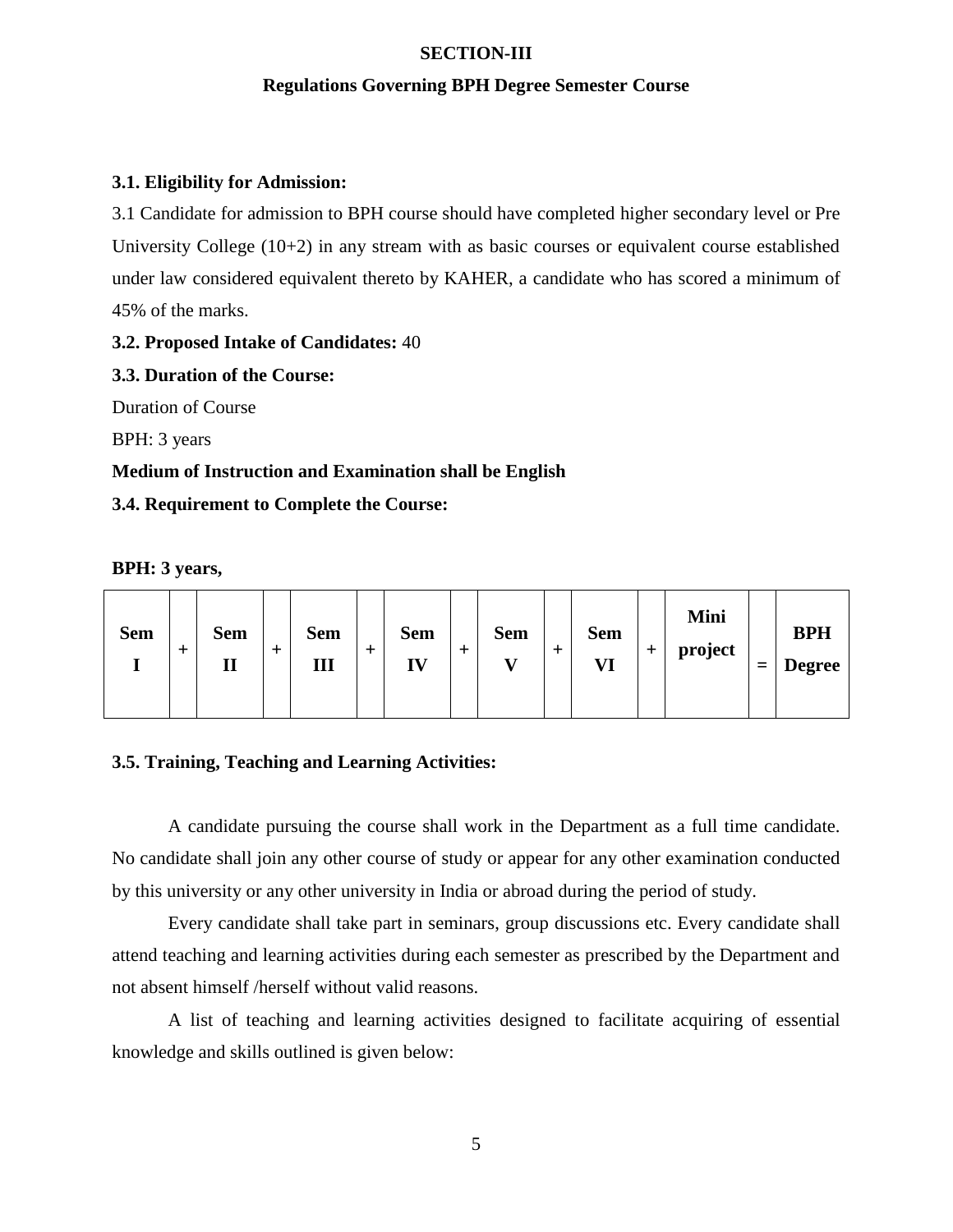Books are the best teachers but experience makes man perfect. The proficient and lively theory classes shall be equally blended with various practical applications and group activities such as:

- 1. Assignment
- 2. Group Discussions
- 3. Role Plays
- 4. Workshops
- 5. Field Visit (Studies)

All these are aimed for the overall development of the emerging health workers, critical analysis and assessment of situations, creative thinking and proactive measures towards system management

**Lectures:** For all subjects lectures shall be conducted by the faculty.

**Field Visit** : PHC, sub center, anganwadi, DHO office, KLE Hospital, Sewage treatment plant, Water purification plant, milk dairy, HLL Industry, Campbell factory, Pollution Control Board, CDPO office, IDSP, and other institutions of Public Health importance.

#### **3.6. Attendance and Monitoring Progress:**

#### **3.6.1 Attendance:**

3.6.1.1 A candidate pursuing BPH Course shall study for the entire period as full time candidate. No candidate shall join any other course of study or appear for any other examination conducted by this University or any other University in India or abroad during the period of registration.

3.6.1.2 Each semester shall be considered as a unit for the purpose of calculating attendance.

3.6.1.3 Every candidate shall attend symposia, seminars, conferences, project review meetings and lectures during each year as prescribed by the Department/College/University and not absent himself / herself without valid reasons.

3.6.1.4 Candidate who has put in a minimum of 75% of attendance in the theory and practical assignments separately shall be permitted to appear for University examination at the end of each semester. They should also complete Internship (mini project) report submission.

3.6.1.5 Any candidate who fails to complete the course in the manner stated above will not be eligible for university Degree.

### **3.6.2 Monitoring Progress of Studies**

3.6.2.1 *Log Book:* Every candidate shall maintain a log diary and record his/her participation in the training programs conducted by the Department such as workshop, field visits etc. Special mention shall be made of the scientific presentations in conference by the candidate as well as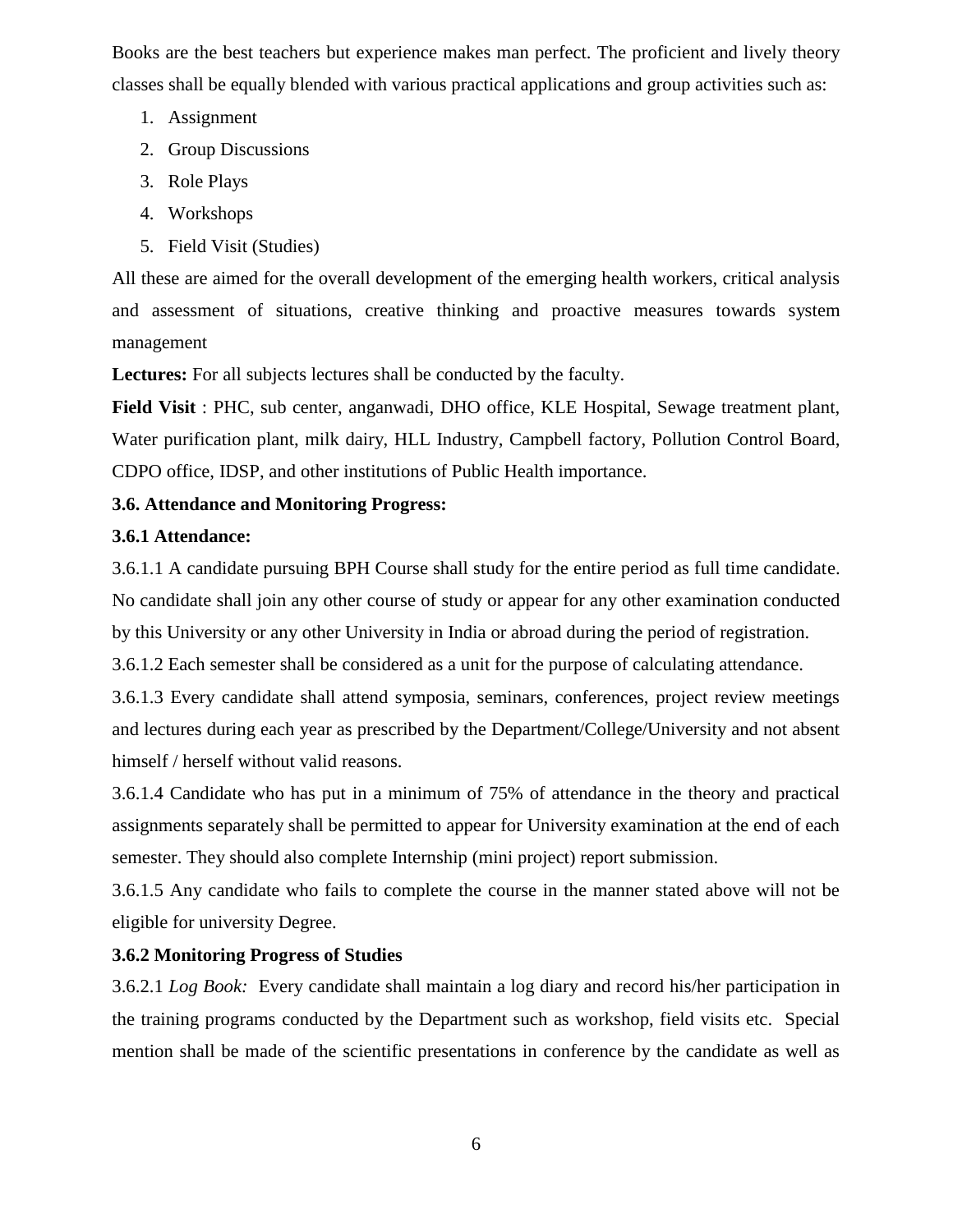details of assessment works like essay writing, etc. submitted by the candidate. The work diary shall be scrutinized and certified by the Head of the Department

3.6.2.2 *Sessional Examination:* Records and marks obtained in sessional test shall be maintained by the Head of the Department and sent to the University, when called for.

3.6.2.3 *Records:* Records and marks obtained in sessional tests, field activities and weekly written assignments which shall be maintained by the Head of the Department and shall be made available to the University.

#### **3.7. Mini Project (Internship):**

Every candidate shall undergo field training for a period of two months in sixth semester in which they will do mini project and submit the report duly signed by the Head of the Department.

#### **3.8 Schedule of Examination**

There shall be a University examination at the end of each semester for all six semesters at the end of semester II (subjects of semester I & II), semester IV (subjects of semester III & IV) & Semester VI (subjects of semester V & VI).

#### **3.9. Scheme of Examination**

#### **3.9.1 Sessional Examination**

There shall be a minimum of two sessional examinations in each subject conducted by the Department at midterms and before term end in theory and viva-voce.

The sessional marks shall be awarded out of a maximum of 80 for theory separately and shall be calculated out of 20 marks.

#### **Theory**

| Written examination<br>The total marks obtained have to be calculated out of 10. | 80 marks |
|----------------------------------------------------------------------------------|----------|
| Reports of field visits                                                          | 10 marks |
| Models/Essay writing/Project work                                                | 10 marks |
| Camps/ Group activities                                                          | 10 marks |
|                                                                                  |          |
| Assignments                                                                      | 10 marks |
| The total marks obtained have to be calculated out of 10.                        |          |

**A cumulative total will be calculated out of 20 as "Internal Assessment" (IA) marks**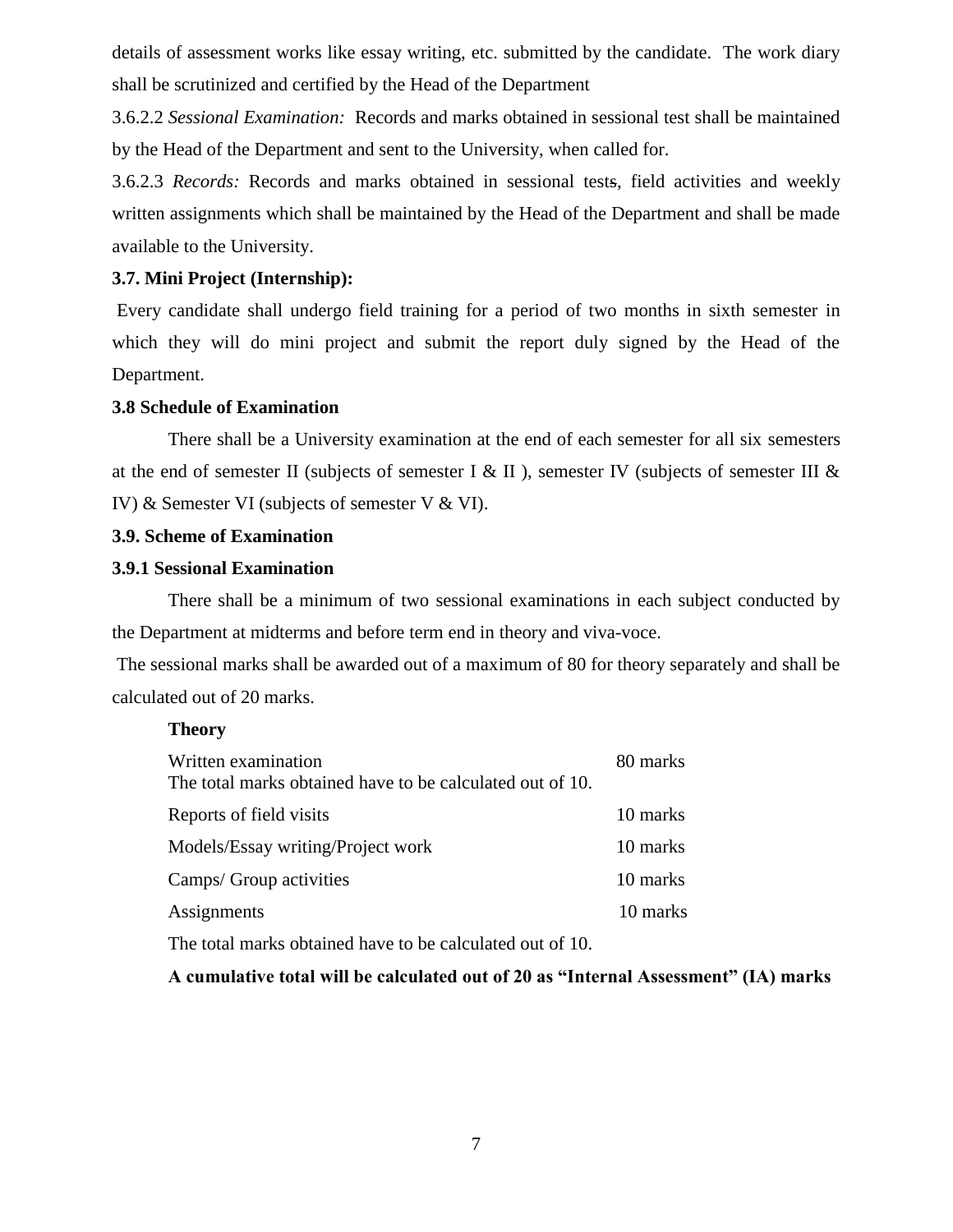#### **3.9.2 University Examinations**

#### 3.2.2.1 Theory:

There shall be six University examinations for the entire course namely I, II, III, IV, V, VI semester examination. The examination will be conducted at the end of each semester. There shall be four core subjects in first and second semester and three core theory papers for all other semesters. All core subjects will have University exam. Each theory paper shall be of 3 hours duration carrying 80 marks each. There will elective subject from semester III till Semester VI and have college examination.

| <b>Question</b>              | Number of<br><b>Questions</b> | <b>Marks</b> | <b>Maximum</b><br><b>Marks</b> | <b>Total Marks</b> |
|------------------------------|-------------------------------|--------------|--------------------------------|--------------------|
| Long Essay Questions         |                               | 10           | 20                             |                    |
| <b>Short Essay Questions</b> |                               |              | 40                             | 80                 |
| <b>Short Answer</b>          | 10                            |              | 20                             |                    |
| Questions                    |                               |              |                                |                    |

#### **SCHEME OF EXAMINATION FOR THEORY**

#### **(A) BPH Semester I Theory:**

| Paper No. | Paper                                                                       | Max.<br><b>Sessional</b><br>marks | Max.<br><b>University</b><br>marks | <b>Total</b><br>maximum<br>marks | <b>Minimum</b><br><b>Marks</b> to<br>pass |
|-----------|-----------------------------------------------------------------------------|-----------------------------------|------------------------------------|----------------------------------|-------------------------------------------|
| BPH-I-1 T | Human Biology I                                                             | 20                                | $80(60+20)$                        | 100                              | 50                                        |
| BPH-I-2 T | Basics of Health,<br><b>Diseases</b>                                        | 20                                | 80                                 | 100                              | 50                                        |
| BPH-I-3 T | Fundamentals of<br>Demography,<br>Sociology and<br><b>Behavioral</b> health | 20                                | $80(50+30)$                        | 100                              | 50                                        |
| BPH-I-4 T | Introduction to<br><b>Health Care</b><br>Delivery System                    | 20                                | 80                                 | 100                              | 50                                        |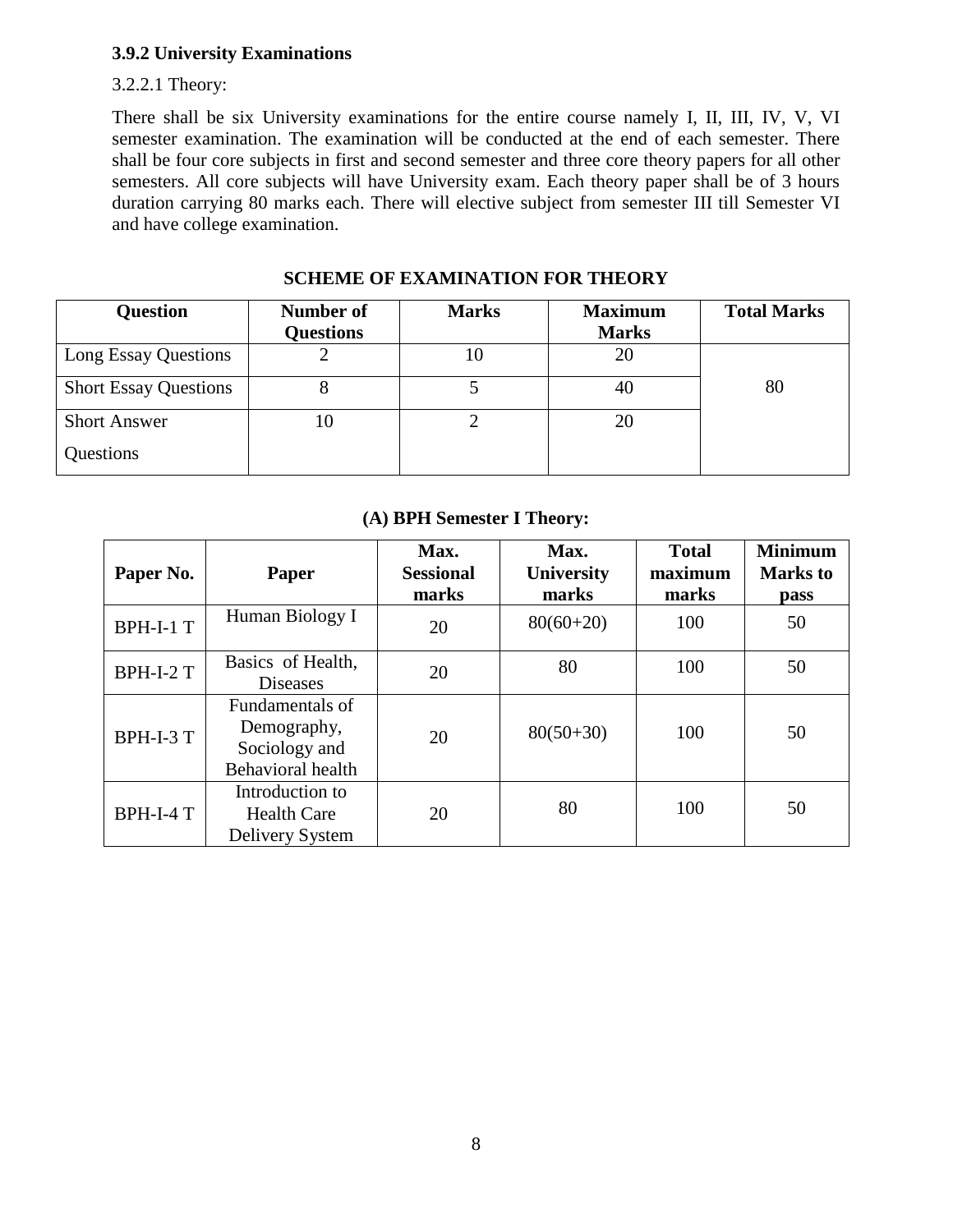### **(B) BPH Semester II Theory:**

|            |                             | Max.             | Max.              | <b>Total</b> | <b>Minimum</b> |  |
|------------|-----------------------------|------------------|-------------------|--------------|----------------|--|
| Paper No.  | Paper                       | <b>Sessional</b> | <b>University</b> | maximum      | marks to       |  |
|            |                             | marks            | marks             | marks        | pass           |  |
| BPH-II-1 T | Human Biology II            | 20               | 80                | 100          | 50             |  |
|            | Fundamentals of             |                  |                   |              |                |  |
| BPH-II-2 T | Environmental               | 20               | 80                | 100          | 50             |  |
|            | <b>Studies</b>              |                  |                   |              |                |  |
|            | Introduction to             |                  | 80                |              |                |  |
| BPH-II-3 T | Communicable $\&$           | 20               |                   | 100          | 50             |  |
|            | Non Communicable            |                  |                   |              |                |  |
|            | diseases                    |                  |                   |              |                |  |
| BPH-II-4 T | <b>Fundamentals of Data</b> |                  |                   |              |                |  |
|            | Processing and              | 20               | 80                | 100          | 50             |  |
|            | Analysis - Basic Bio        |                  |                   |              |                |  |
|            | <b>Statistics</b>           |                  |                   |              |                |  |

## **(C) BPH Semester III Theory:**

| Paper No.   | Paper                                                         | Max.<br><b>Sessional</b><br>marks | Max.<br><b>University</b><br>marks | <b>Total</b><br>maximum<br>marks | <b>Minimum</b><br>marks to<br><b>Pass</b> |
|-------------|---------------------------------------------------------------|-----------------------------------|------------------------------------|----------------------------------|-------------------------------------------|
| BPH-III-1 T | Introduction to<br><b>Public Health</b><br>Nutrition          | 20                                | 80                                 | 100                              | 50                                        |
| BPH-III-2 T | Fundamentals of<br><b>Health Education</b><br>& Communication | 20                                | 80                                 | 100                              | 50                                        |
| BPH-III-3 T | Rural, Urban &<br><b>Tribal Health</b>                        | 20                                | 80                                 | 100                              | 50                                        |

### **(D) BPH Semester IV Theory**

| Paper No.  | <b>Paper</b>                                                          | Max.<br><b>Sessional</b><br>marks | Max.<br><b>University</b><br>marks | <b>Total</b><br>maximum<br>marks | <b>Minimum</b><br>marks to<br>Pass |
|------------|-----------------------------------------------------------------------|-----------------------------------|------------------------------------|----------------------------------|------------------------------------|
| BPH-IV-1 T | Health of Child,<br>Adolescent and<br>Ageing of<br>Population         | 20                                | 80                                 | 100                              | 50                                 |
| BPH-IV-2 T | <b>Basics of Health</b><br>Informatics and<br><b>Health Economics</b> | 20                                | 80                                 | 100                              | 50                                 |
| BPH-IV-3 T | Disaster $&$<br>Emergency<br>Management                               | 20                                | 80                                 | 100                              | 50                                 |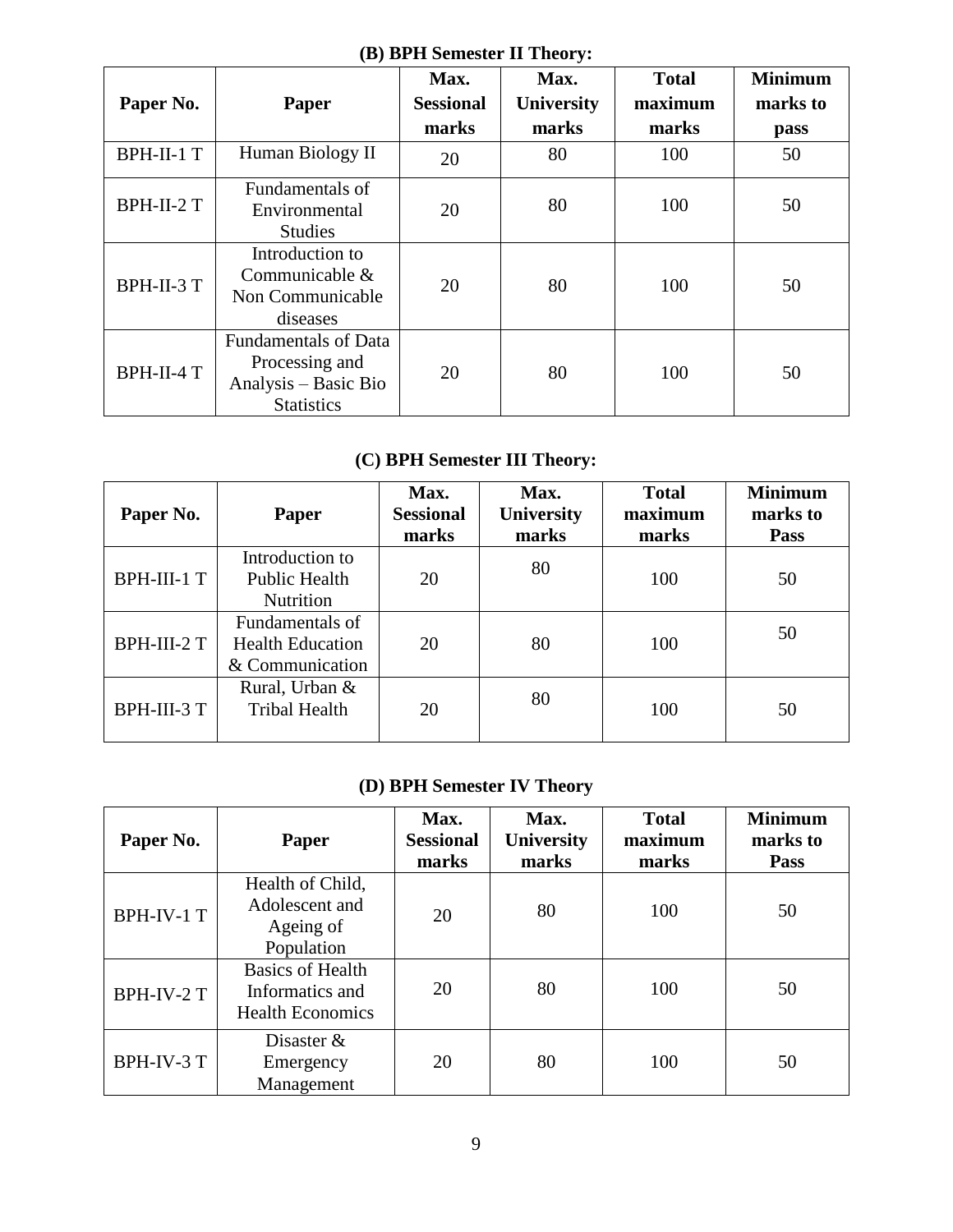| Paper No. | <b>Paper</b>                                                                                               | Max.<br><b>Sessional</b><br>marks | Max.<br>University<br>marks | <b>Total</b><br>maximum<br>marks | <b>Minimum</b><br>marks to<br>Pass |
|-----------|------------------------------------------------------------------------------------------------------------|-----------------------------------|-----------------------------|----------------------------------|------------------------------------|
| BPH-V-1 T | <b>National Health</b><br>Programs & Health<br>laws                                                        | 20                                | 80                          | 100                              | 50                                 |
| BPH-V-2 T | Introduction to<br>Organizational<br>development,<br><b>Medical Entomology</b><br>& Occupational<br>Health | 20                                | 80                          | 100                              | 50                                 |
| BPH-V-3 T | <b>Basics of Health</b><br>Planning $\&$<br>Management                                                     | 20                                | 80                          | 100                              | 50                                 |

#### **(E) BPH Semester V Theory:**

#### **(F) BPH Semester VI Theory**

| Paper No.        | Paper                                                                                                   | Max.<br><b>Sessional</b><br>marks | Max.<br>University<br>marks | <b>Total</b><br>maximum<br>marks | <b>Minimum</b><br>marks to<br><b>Pass</b> |
|------------------|---------------------------------------------------------------------------------------------------------|-----------------------------------|-----------------------------|----------------------------------|-------------------------------------------|
| BPH-VI-1 T       | <b>Preventive Obstetrics</b><br>and Family Planning                                                     | 20                                | 80                          | 100                              | 50                                        |
| BPH-VI-2 T       | Public Leadership<br>and Managing<br><b>Health Organizations</b><br>Quality and Safety in<br>Healthcare | 20                                | 80                          | 100                              | 50                                        |
| <b>BPH-VI-ET</b> | $Electric(s)$ NSS                                                                                       | 20                                | 80                          | 100                              | 50                                        |

#### **3.11. Criteria for Declaring Pass**

3.11.1 A candidate shall be declared to have passed BPH if all the conditions below are fulfilled:

#### **BPH-Semester I**:

 Candidate who secures Grade B or above in each subject in theory of University & Sessional examinations considered together

#### **BPH -Semester II**

- Candidate who secures Grade B or above in each subject in theory of University  $\&$ Sessional examinations considered together
- Candidate shall further obtain Grade B

#### **BPH -Semester III**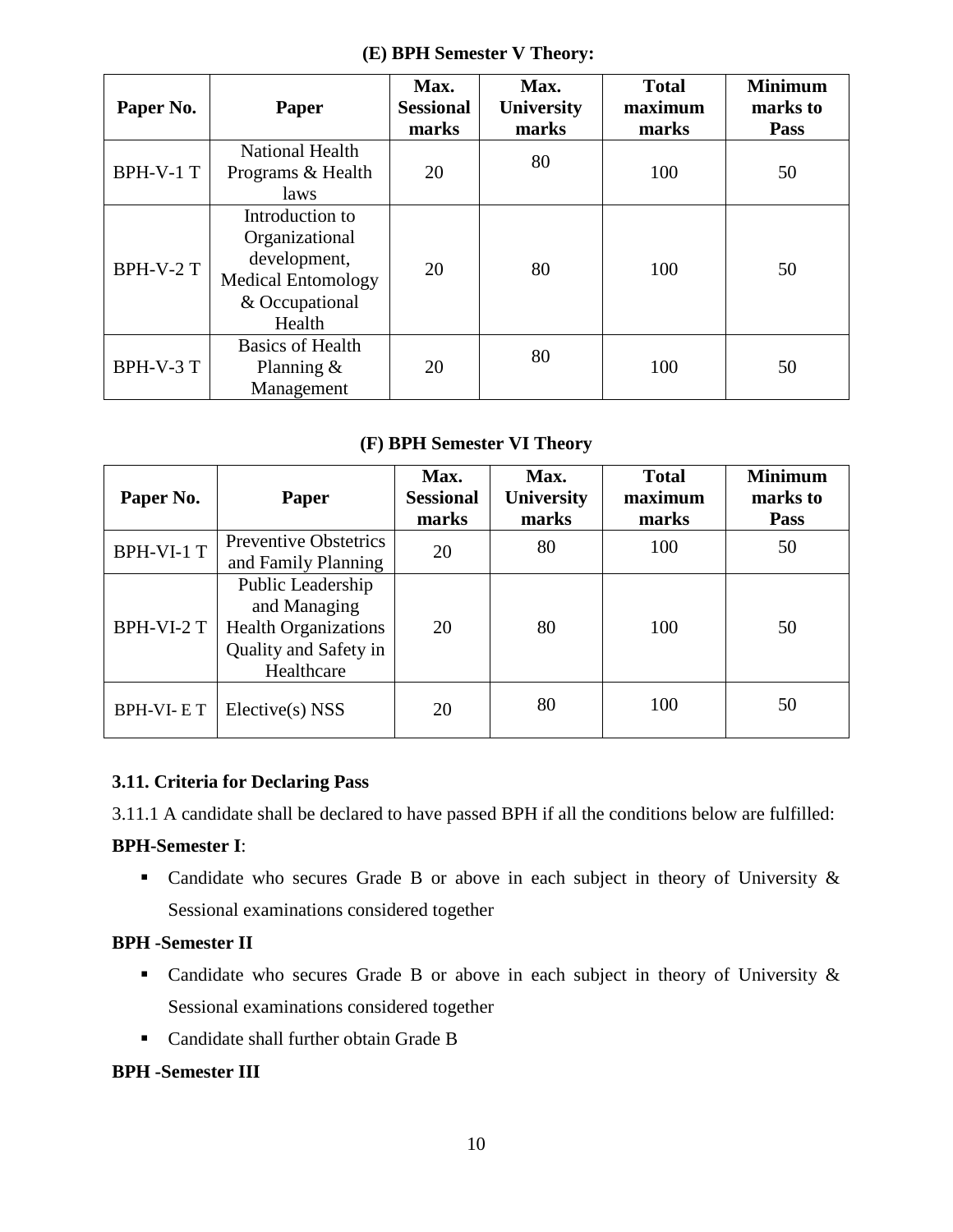• Candidate who secures Grade B or above in each subject in theory of University & Sessional examinations considered together

#### **BPH -Semester IV**

- Candidate who secures Grade B or above in each subject in theory University  $\&$ Sessional examinations considered together
- Candidate shall further obtain Grade B

#### **BPH -Semester V**

- Candidate who secures Grade B or above in each subject in theory University & Sessional examinations considered together
- Candidate shall further obtain Grade B

#### **BPH -Semester VI**

- Candidate who secures Grade B or above in each subject in theory University  $\&$ Sessional examinations considered together
- Candidate shall further obtain Grade B

#### **3.11.2 Carry over:**

At any given point of time a candidate shall have subjects pending to clear of only previous semester in addition to the subjects of the current semester that he is appearing for. e.g:

- If the candidate has not passed semester I, he/she can appear for semester II and pending subjects of semester I simultaneously.
- Appearing for semester III he/she should have passed semester I and can appear for papers pending from semester II along with semester III subjects.
- Appearing for semester IV he/she should have passed semester II completely and can appear pending papers of semester III simultaneously.
- Appearing for semester V he/she should have passed semester III completely and can appear pending papers of semester IV simultaneously.
- Appearing for semester VI he/she should have passed semester IV completely and can appear pending papers of semester V simultaneously.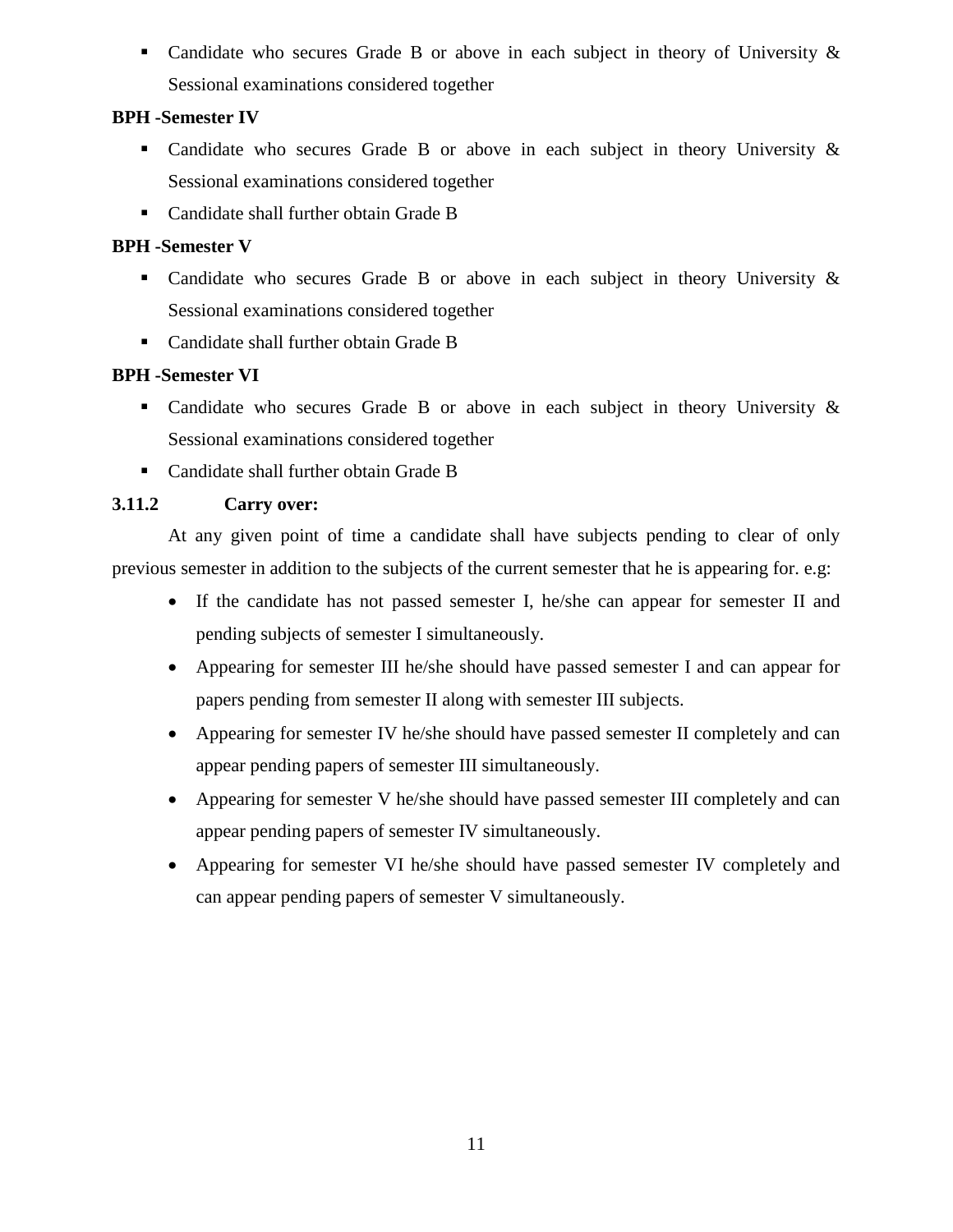#### **Cumulative Grade Point Average (CGPA)**

Letter Grades and Grade Points equivalent to percentage of marks and performances

| <b>Percentage of marks</b><br>obtained | <b>Letter Grade</b> | <b>Grade Point</b> | <b>Performance</b> |
|----------------------------------------|---------------------|--------------------|--------------------|
| $90.00 - 100$                          | O                   | 10                 | Outstanding        |
| 80.00 - 89.99                          | $A+$                | 9                  | Excellent          |
| 70.00-79.99                            | A                   | 8                  | Good               |
| 60.00-69.99                            | $B+$                | 7                  | Fair               |
| 50.00-59.99                            | B                   | 6                  | Average            |
| Less than 50                           | F                   | $\overline{0}$     | Fail               |
| Absent                                 | AB                  | 0                  | Fail               |

#### **10 Point Grade Scale**

#### **1. Conversion of Grades in to GPA:**

**GPA=** Credits x Grade Points / Total Credits

2. **Cumulative Grade Point Average (CGPA)** of all 4 Semester will be calculated as:

Total No. GPA / No. of Semester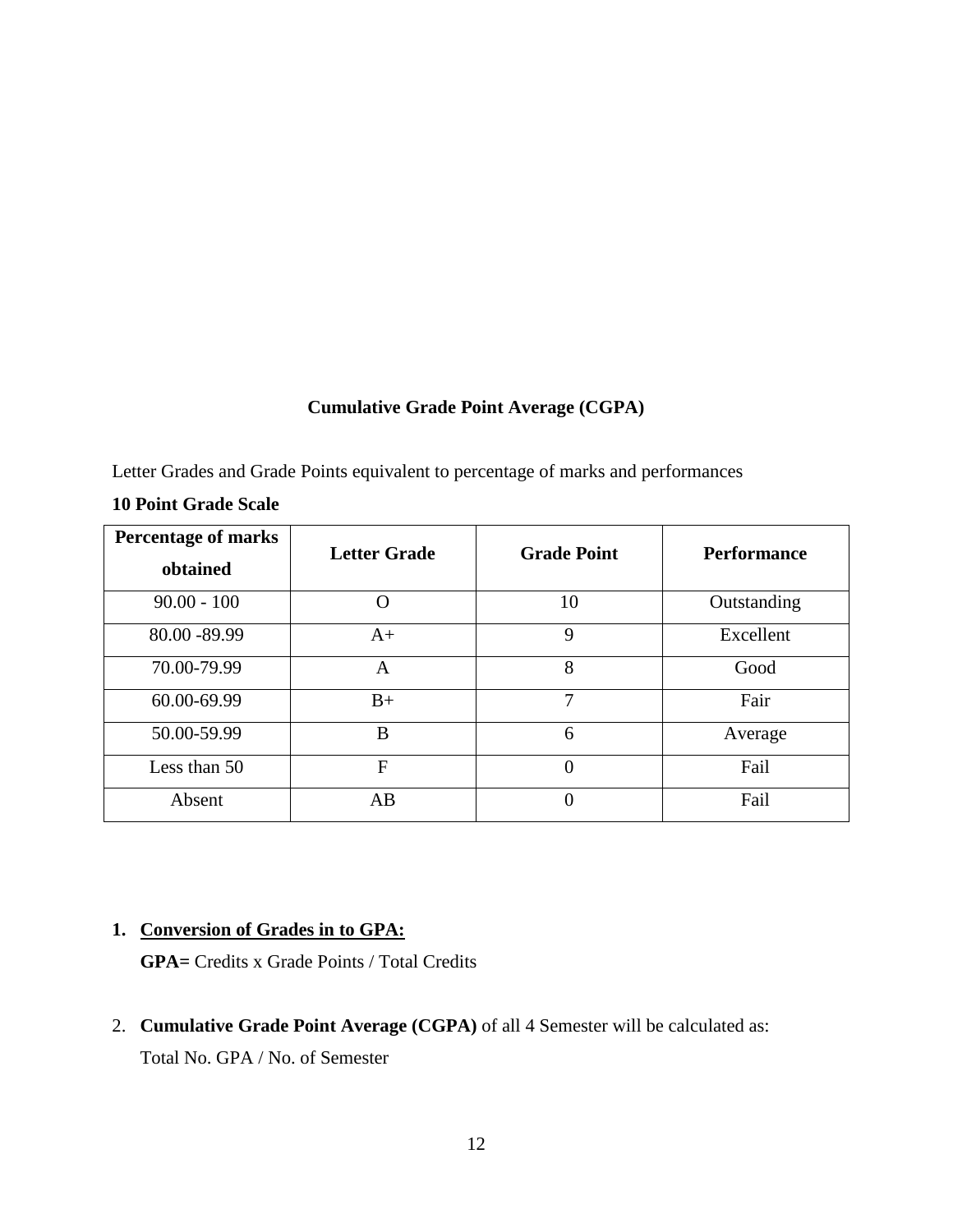#### **SECTION-IV COURSE CONTENT**

#### **4.1 SEMESTER I**

| <b>S. No.</b>    | <b>Core Subjects</b>                                        | <b>Credits</b> |
|------------------|-------------------------------------------------------------|----------------|
| BPH-I-1 T        | Human Biology I                                             |                |
| BPH-I-2 T        | Basics of Health & Diseases                                 |                |
| BPH-I-3 T        | Fundamentals of Demography, Sociology and Behavioral health |                |
| <b>BPH-I-4 T</b> | Introduction to Health Care Delivery System                 |                |
|                  | TOTAI:                                                      | 15             |

#### **Theory**

#### **BPH I-1**

### **Human Biology I (Anatomy, Physiology and Biochemistry) Anatomy and Physiology**

- 1. **General Introduction**: Definition of anatomical terminologies such as Anterior, Posterior, Superior, Inferior, Proximal, Distal, Extension, Flexion, Abduction, Circumduction, Sagittal, Coronal, Palmar, Dorsal and Ventral.
- 2. Components of human cell, tissue, organ and their functions An Introduction to the Human Body Overview of structural organization of Human body. Functions of Human Life

#### 3. **Organ Systems**

#### A. **Musculo Skeletal**

- Overview of Muscle Tissues.
- Skeletal Muscle Types of Muscle Fibers Bone Tissue.
- The Functions of the Skeletal System.
- Bone Classification & Bone Structure
- Different types of joints and their functions and characteristic.

#### **B. Blood (Hematology)**

- Composition and functions of blood
- Haemopoiesis & production of RBCs & functions
- White Blood cells: types  $&$  functions
- Platelet: count & functions
- Disorders of blood components (Anemia, Leukocytosis/ Leukemia)
- Hemoglobin: Introduction, functions, NAD value & significance.

#### **C. Cardio vascular diseases:**

- Physiology & Anatomy of Heart, CVS,
- Pulmonary v/s systemic circulation
- Functions of CVS.
- Cardiac Cycle, ECG

#### **D. The Respiratory System**

- Anatomy of Organs and Structures of the Respiratory System
- Lungs & its functions, Process of Breathing. Surfactant functions, Transport of gases, Physio clinical aspects: Dyspnea, Apnea, Hypoxia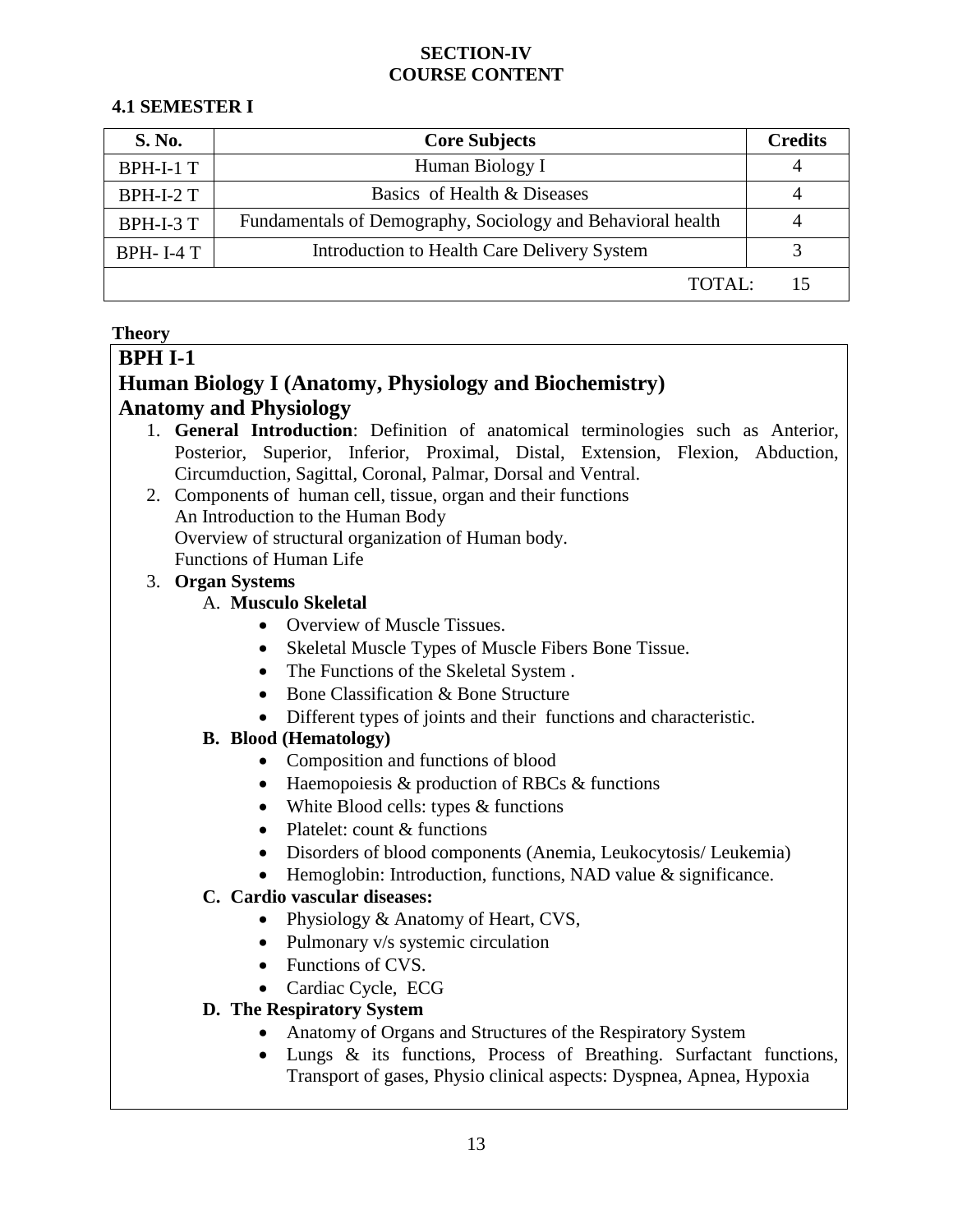#### **E. The Digestive System**

- Overview of the Digestive System
- Digestive System Processes and Regulation .
- The Mouth, Pharynx, and Esophagus
- Stomach, Small and Large Intestines
- Accessory Organs in Digestion: The Liver, Pancreas, and Gallbladder.

#### **F. The Urinary System**

- Gross Anatomy of the Kidney.
- Functions of kidney, ureter, urinary bladder and urethra.
- Physical Characteristics of Urine.

#### **G. Central Nervous system**

- Different components of nervous system. Identification of different parts of the brain and coverings. Extent and covering of spinal cord.
- Function of the Nervous System.

#### **H. The Lymphatic and Immune System**

- Anatomy of the Lymphatic and Immune Systems
- Parts of Lymphatic System, Axillary group of lymph nodes, Inguinal group of lymph nodes,
- Barrier Defenses and the Innate Immune Response

#### **I. The Reproductive System**

- Anatomy and Physiology of the Male Reproductive System
- Anatomy and Physiology of the Female Reproductive System

#### **J. Endocrine System**

 Enumeration of different endocrine glands, their position, secretions, and their functions.

#### **Biochemistry:**

- Introduction and application of Biochemistry in public health.
- Carbohydrates (Definition, Classification, Physical and Chemical Properties) Glucose absorption and its homeostasis
- Proteins (Definition, Classification, Physical and Chemical Properties) Amino-acids (Definition, Classification and Biomedical Importance)
- Fatty acids (Definition, Nomenclature and Biomedical Importance)
- Definition, nomenclature and biomedical importance of lipid.
- Important aspects of essential amino acids and fatty acids.
- Water (Types, Properties and Ionization) including the concept of pH.

## **BPH I -2**

## **Basics of Health & Diseases**

- Concept of health and being healthy.
- Scope of public health: Preventive health and levels of prevention
- Differentiate between public health, community health, community medicine and clinical medicine
- Dimensions of Health, Positive health, Quality of life index (PQLI, HDI)
- Spectrum and determinants of health and disease
- Indicators of Health
- Concept of Disease
- Measurements of Burden of disease : (DALY, HALE, QALY)
- Definition and concept of Epidemiology, Historical development of Epidemiology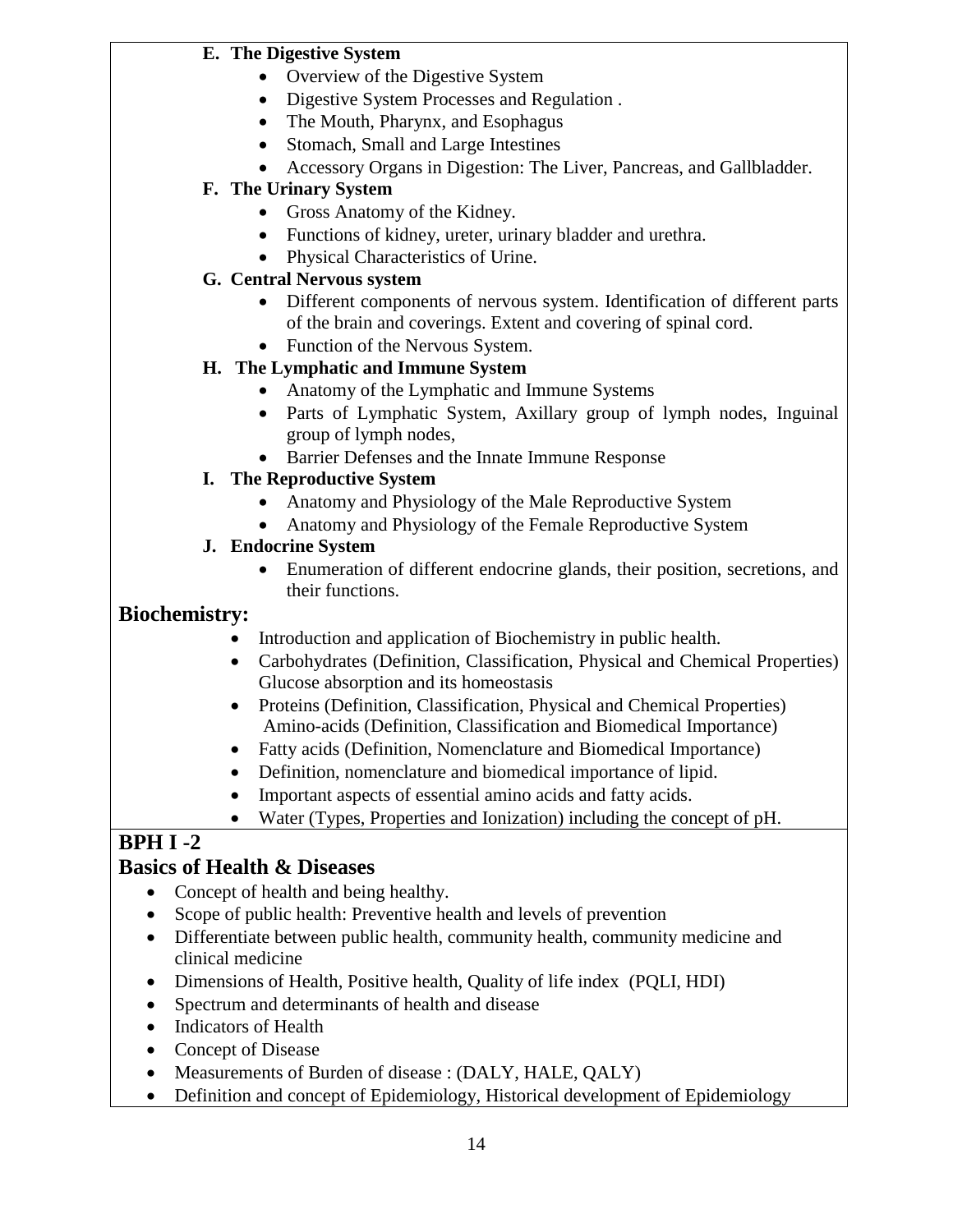- Aims, scope, purpose, branch and use of Epidemiology
- Mode of transmission of diseases, relationship between epidemiology and public health.
- Natural history and progress of the disease : Epidemiological triad
- International Classification of Diseases (ICD)
- Distribution of disease characteristics according to; Time, Place and Person
- Concepts of disease prevention & control
- Measurements and calculation in epidemiology : (definitions) Counts, rates, ratio, proportions, incidence, prevalence (point and period), odds ratio, relative risk, cumulative incidence, incidence density, attributable risk, secondary attack,
- Definition and types of errors, bias and chance, type of bias  $&$  Confounding

## **BPH I - 3**

## **Fundamentals of Demography, Sociology and Behavioral Health Demography:**

- Introduction, and Importance of population health studies and medical demography in public health
- Sources of population data and importance of population census, vital registration system, sample surveys, health institution data. Demographic Health Surveys in India
- Population Structure, Characteristics and Components
- Population pyramid, types of population pyramid, and comparison of population pyramid between developing and developed countries
- Importance of age and sex structure
- Definitions: literacy rate, sex ratio and dependency ratio
- Demography cycle, Trend, Fertility.
- Eligible couple, Population policy, Community Needs Assessment Approach

## **Behavioral Health**

- Concept, definition of human behaviour and change process
- Factors affecting human behaviour
- Effects of human behaviour: cognitive, affective and psychomotor domain
- Role of human behaviour for prevention of diseases
- Motivation: definition, Maslow's Concept of human motivation, including hierarchy of needs, motivation
- Adoption of innovations (Diffusion of Innovations theory).

## **Sociology**

- Concepts in sociology : society, community
- Social structure, social institutions Socialization, social control, customs, norms, culture, acculturation, Standard of living, Dynamics of social change, social stress, social problems, social survey: case study & field study, social defense. Family, family cycle, Types & functions of Family, role of family in Health & Diseases,

## Social Class SE status, social problems & Community services, Social Security

## **BPH I – 4**

## **Introduction to Health Care Delivery System.**

- Introduction to Public Health
	- Evolution of Public Health
	- Ancient India and Public Health
	- Founders of Modern Public Health
- Changing concepts of Health Care
	- Comprehensive Health Care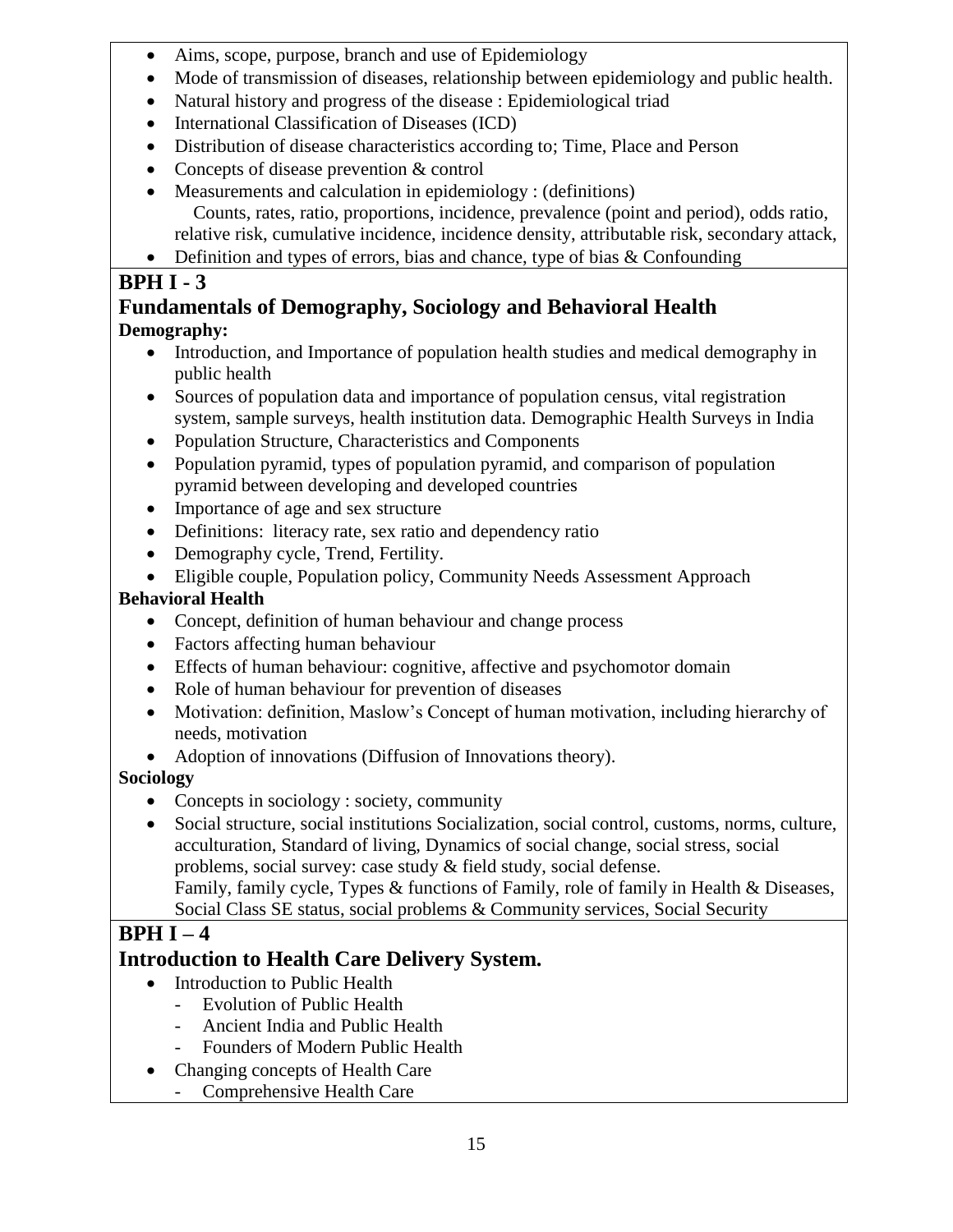- Basic Health Care
- Primary Health Care
- Levels of Health Care
	- Primary Health Care Village, subcentre & Primary Health Centre
	- Secondary Health Care community health centre & district hospitals
	- Tertiary Health Care teaching hospitals / superspeciality hospitals
	- Function, Staffing pattern with job responsibilities of each staff at each of the above levels
- Health Administration in India:
	- Central Level,
	- State level,
	- District Level Role of Panchayat Raj Institutions in health care Delivery system .
- Health for all-Millennium Development Goals & Sustainable Development Goals
- Voluntary & International Health Agencies: (WHO, UNICEF, UNDP, CARE, DANIDA, Red Cross &FAO)
- Voluntary Health Agencies of India
- Three tier system of health care: Sub centre, Primary Health Centre, Community Health Centre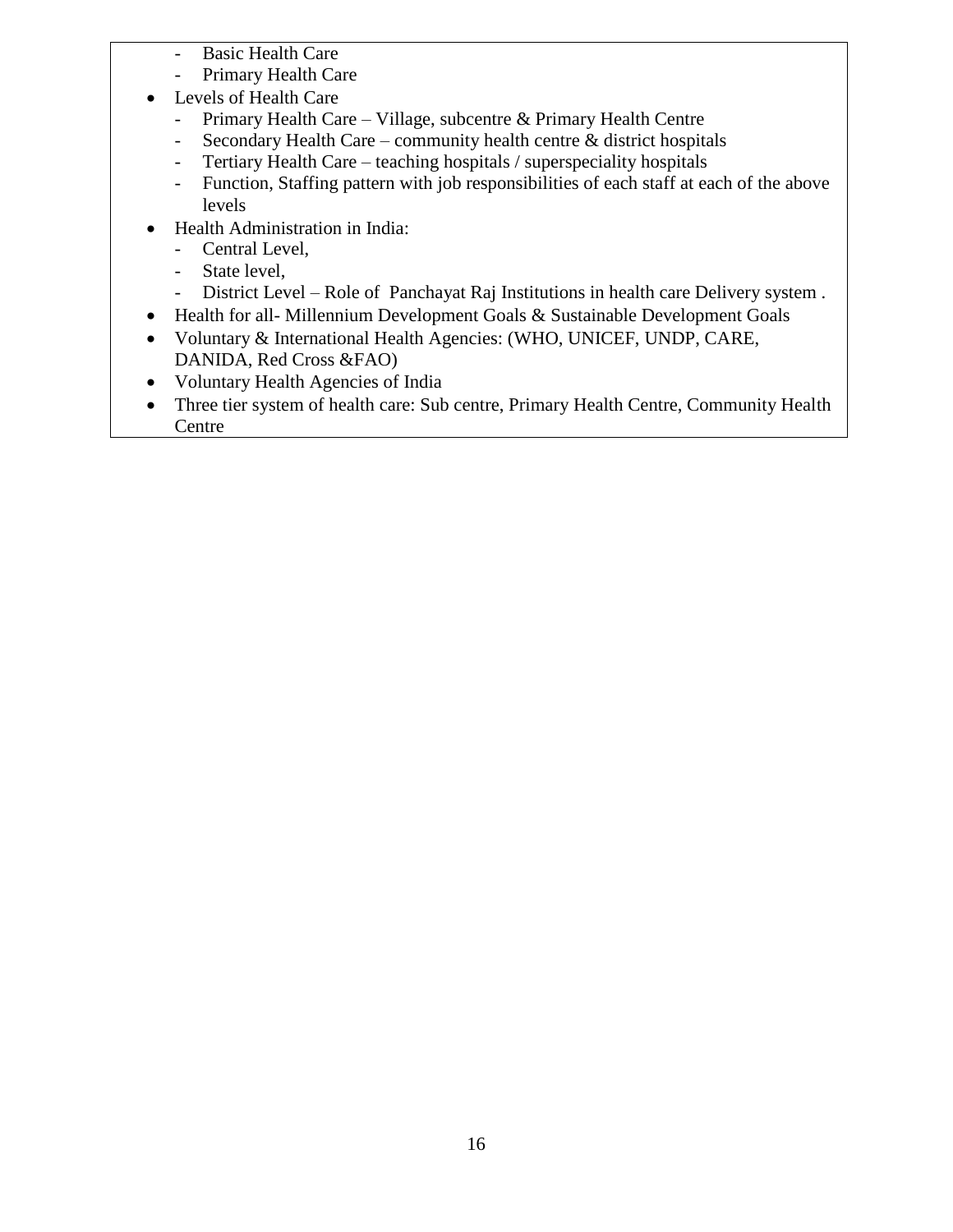#### **4.2 SEMESTER II**

| <b>S. No.</b> | <b>Core Subjects</b>                                                          | <b>Credit</b> |
|---------------|-------------------------------------------------------------------------------|---------------|
| BPH-II-1 T    | Human Biology II                                                              |               |
| BPH-II-2 T    | <b>Fundamentals of Environmental Studies</b>                                  |               |
| BPH-II-3 T    | Introduction to Communicable & Non Communicable diseases                      |               |
| BPH-II-4 T    | Fundamentals of Data Processing and Analysis – Basic Bio<br><b>Statistics</b> |               |
|               | $TOTAI$ .                                                                     |               |

### **THEORY**

#### **BPH II -1 Human Biology II Pathology & Microbiology (Parasitology, bacteriology Virology)**

#### **General pathology:**

- Introduction: Basic Terminologies in Pathology
- General Concepts of Cell injury Tissue Injury
- Inflammation: Definition & types:- acute, chronic (definition of: Necrosis, Thrombosis, Embolism, Wound Healing, Shock, Oedema, Neoplasia)
- Hypersensitivity reaction in relation to Infectious Diseases
	- Diseases Caused by Bacteria(Gross & microscopy)
	- TB (Tuberculosis)
	- Leprosy
	- **Typhoid**
	- Viral (pathogenesis) Polio, Rabies, Measles, Dengue, HIV in detail
- Neoplasms
	- Definition benign/malignant
	- General differences
- CVS pathogenesis of MI, IHD.
	- o Hypertension, atherosclerosis
- The Respiratory System
	- COPD causes, types & prevention.
- Renal renal failure definition and causes.
- Reproductive system  $-\text{causes of}$  infertility

### **Microbiology:**

- Introduction to microbiology
- Definition scope and history of microbiology
- Morphology and physiology of bacteria, virus, fungus, and parasites.
- Classification of microbial diseases.
- Introduction to community acquired microbial infection.
- Classification of parasites, viral, bacterial diseases of public health.
- Types of Immunity
- Defense mechanism of body.
- Antigen, antibody and antigen antibody reaction

## **Practical:**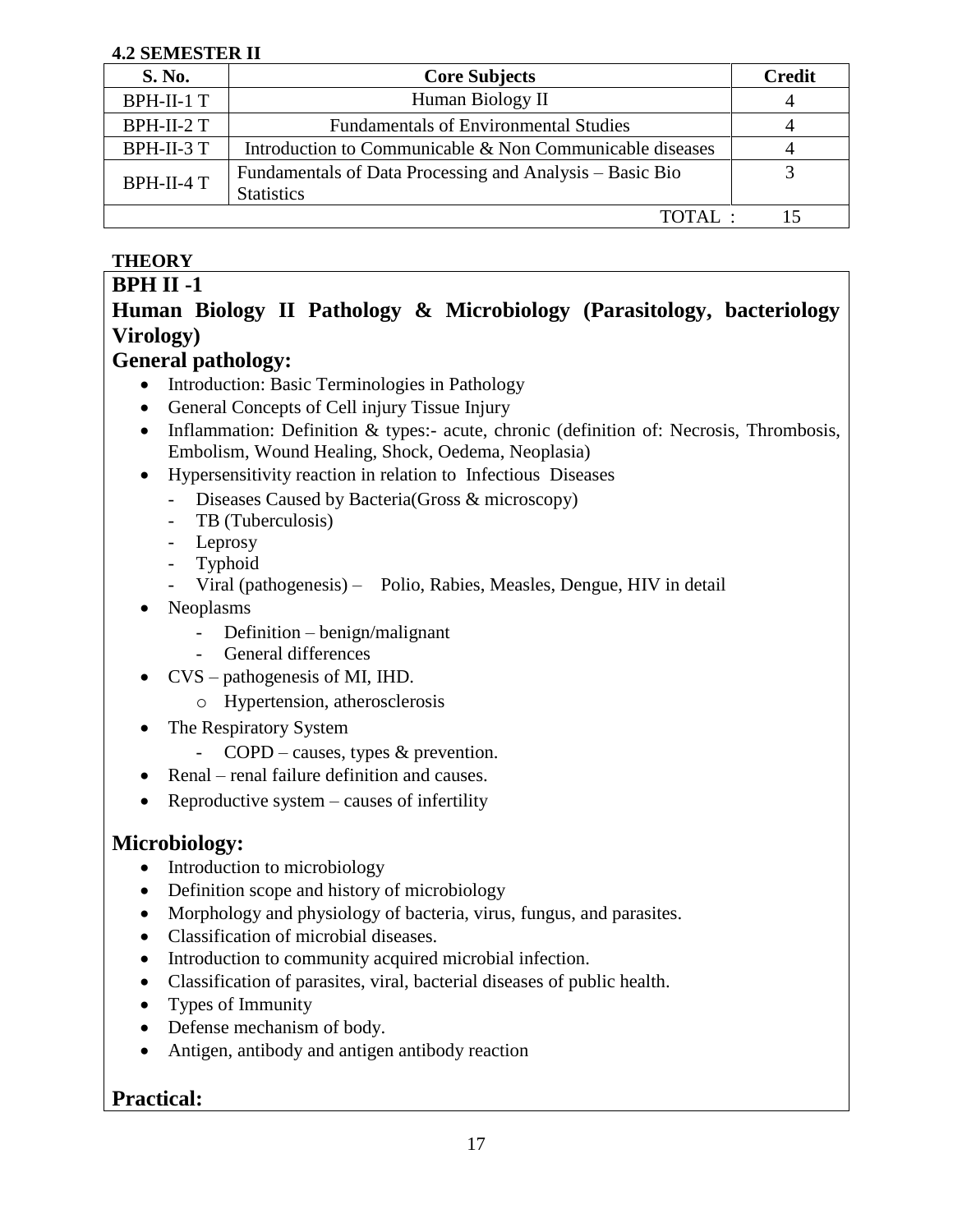- Use of microscope
- Demonstration of infectious agents and parasites as relevant locally
- Methods of field investigations
- Specimen collection stool, urine, blood, sputum, etc.
- $\bullet$  Stool examinations for ova/cysts,
- Blood smear collection, staining and examination
- Staining methods Grams, ZN

## **BPH II - 2**

## **Fundamentals of Environmental Health**

## **Unit 1: The Multidisciplinary Nature of Environmental Studies**

Definition, scope and importance, need for public awareness, institutions in environment, people in environment

### **Unit 2: Natural Resources**:

• Introduction to renewable and non-renewable resources with examples, Renewable and nonrenewable energy sources and limitations.

### **Unit 3: Ecosystems**

- Concept of an ecosystem, Structure and functions of an ecosystem
- Producers, consumers and decomposers, Energy flow in the ecosystem
- Ecological Succession: Food chains, food webs and ecological pyramids.
- Introduction, types, characteristic features, structure and functions of forest ecosystem, grassland ecosystem, desert ecosystem, aquatic ecosystems (ponds, lakes, streams, rivers, estuaries, oceans).

## **Unit 4: Biodiversity and its Conservation**

- Introduction definition: genetic diversity, species diversity, ecosystem diversity.
- Value of biodiversity: commonly used modern drugs derived from plant resources.
- India as a mega diversity nation, hotspots of biodiversity, threats to biodiversity: Deforestation & habitat loss , Climate change, Over exploitation (poaching of wildlife, man-wildlife conflicts), Invasive species and Pollution, Endangered and endemic species of India, Conservation of biodiversity: in-situ conservation & ex-situ conservation

## **Unit 5: Environmental Pollution**

- Definition, general causes for environmental pollution causes, types of pollution-based on environment segment affected, based on pollutant.
- Air pollution: air pollutants and their sources, effect of air pollutants on human health, ambient air quality, other effects of air pollution-smog & photochemical smog and their effect on health, global warming & climate change effects, acid rain, ozone layer depletion and effects, control of air pollution.
- Water pollution: Terrestrial water pollution-water pollutants and their sources, water pollution and public health, other effects of water pollution-eutrophication, causes & effects, control of water pollution, sewage treatment. Ground water pollution-causes, sources, effects on health and control measures. Marine water pollution-causes, effects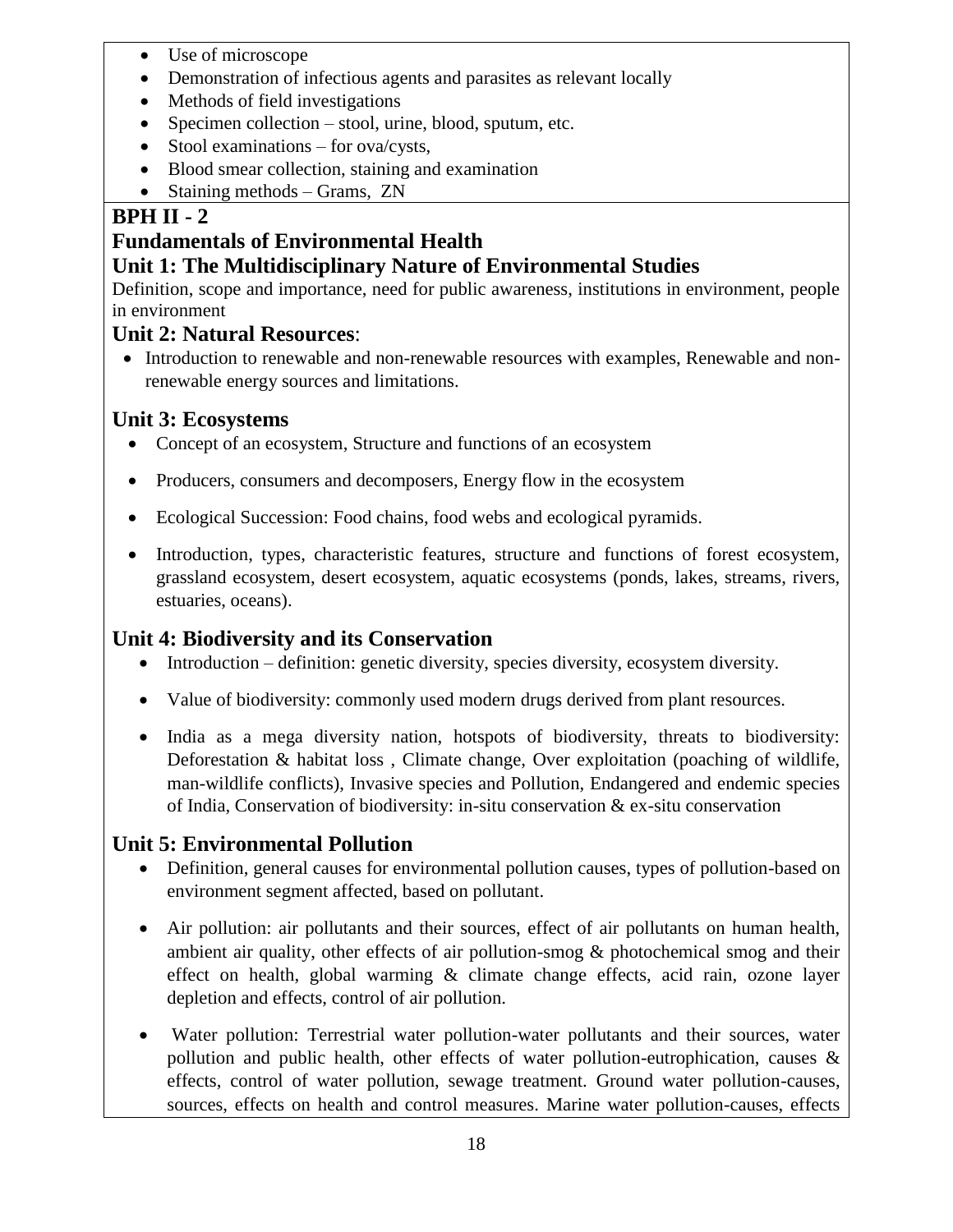and control measures.

- Land/soil pollution: causes, effects and control measures
- Noise pollution: causes, effects and control measures
- Solid waste management: causes, effects and control measures of urban and industrial waste, role of local bodies and individuals in management of urban solid waste.
- An introduction to disaster management: floods, earthquakes, cyclones, landslides. Epidemics after floods & cyclones and their control measures.

## **Unit 6: Social Issues and the Environment**:

- From unsustainable to sustainable development, urban problems related to energy
- Water conservation, rain water harvesting, watershed management
- Resettlement and rehabilitation of people; its problems and concerns.
- Environmental ethics: issues and possible solutions.
- Environment Acts: Air (prevention and control of pollution) act, 1974; Water (prevention and control of pollution) act, 1981; Environment protection act, 1986 and various rules under it, Wildlife protection act andFforest conservation act.
- Issues involved in enforcement of environmental legislation. Environment impact assessment (EIA), citizen's actions and action groups, public awareness using an environmental calendar of activities.

## **Unit 7: Human Population and the Environment**

- Population growth, variation among nations, global population growth,
- Environmental and human health, environmental health, climate and health, infectious diseases, water-related diseases, risks due to chemicals in food, cancer and environment.
- Human rights, equity, nutrition, health and human rights, intellectual property rights.
- HIV/AIDS, Women and child welfare
- Role of information technology in environment and human health

## **Unit 8: Field Work**

- Visit to a local area to document environmental assets: river/forest/grasslands/hill/mountain
- Study of common plants, insects, birds
- Study of simple ecosystems
- Visit to a local polluted sites-water bodies, solid waste dump sites
- Visit to air quality monitoring station of regional PCB
- Visit to sewage treatment plant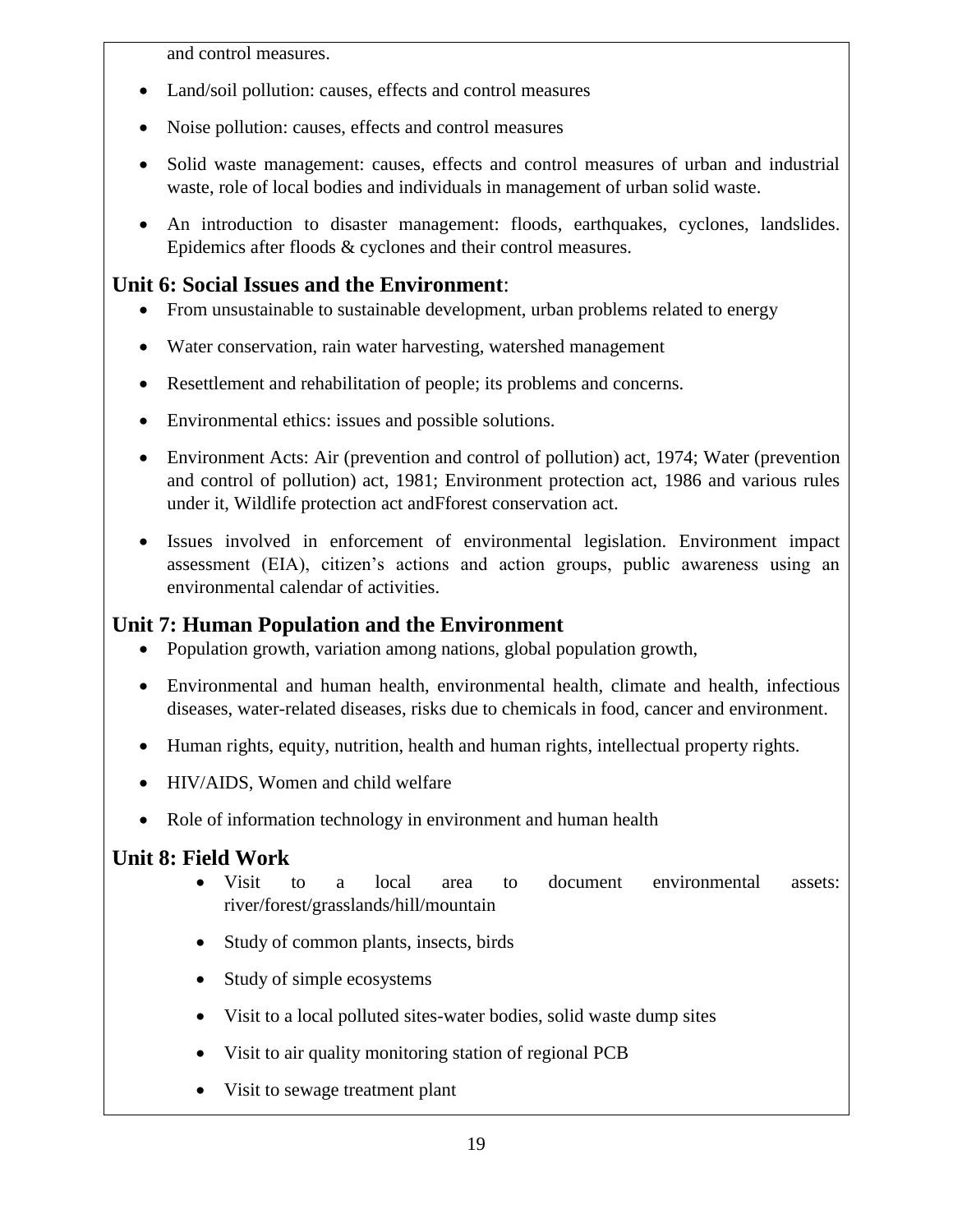- Visit to Biomedical waste management plant
- Visit to Municipal Solid waste management unit

## **BPH II- 3**

## **Introduction to Communicable and Non-Communicable Diseases**

- Introduction to terminologies related to health and disease.
- Classification of diseases.
- Disease burden, transmission and cycle.
- **Communicable diseases: (Etiological factors signs and symptoms, control and prevention)** 
	- Acute diarrheal diseases,
	- Cholera.
	- Typhoid fever (Enteric fever),
	- HIV/AIDS,
	- Leprosy,
	- Malaria,
	- Filaria,
	- Dengue,
	- Japanese Encephalitis
- Epidemiology and control of vaccine preventable diseases:
	- Tuberculosis,
	- Diphtheria,
	- Whooping Cough,
	- Measles,
	- Tetanus,
	- Poliomyelitis
	- Hepatitis -B
- **Non-infectious diseases: (Etiological factors signs and symptoms, control and prevention)**
- Cardiovascular Diseases:
	- Rheumatic Heart Disease,
	- Coronary artery disease,
	- Hypertension
- Diabetes.
- Obesity,
- Blindness
- Accidents.

## **BPH II -4**

## **Fundamentals of Data Processing and Analysis – Basic Bio Statistics**

- Definition of statistics and bio-statistics and its types, scope, function, limitations and characteristics.
- Uses and application of bio-statistics in public health research and medical sciences.
- Descriptive Statistics: Basic concept of variables, types of variables (discrete and continuous variables), scales of measurement
- Data Collection:
	- Collection and recording of statistical information on public health and its related fields from primary and secondary sources
	- Presentation of statistical data. Classification and Tabulation of data: frequency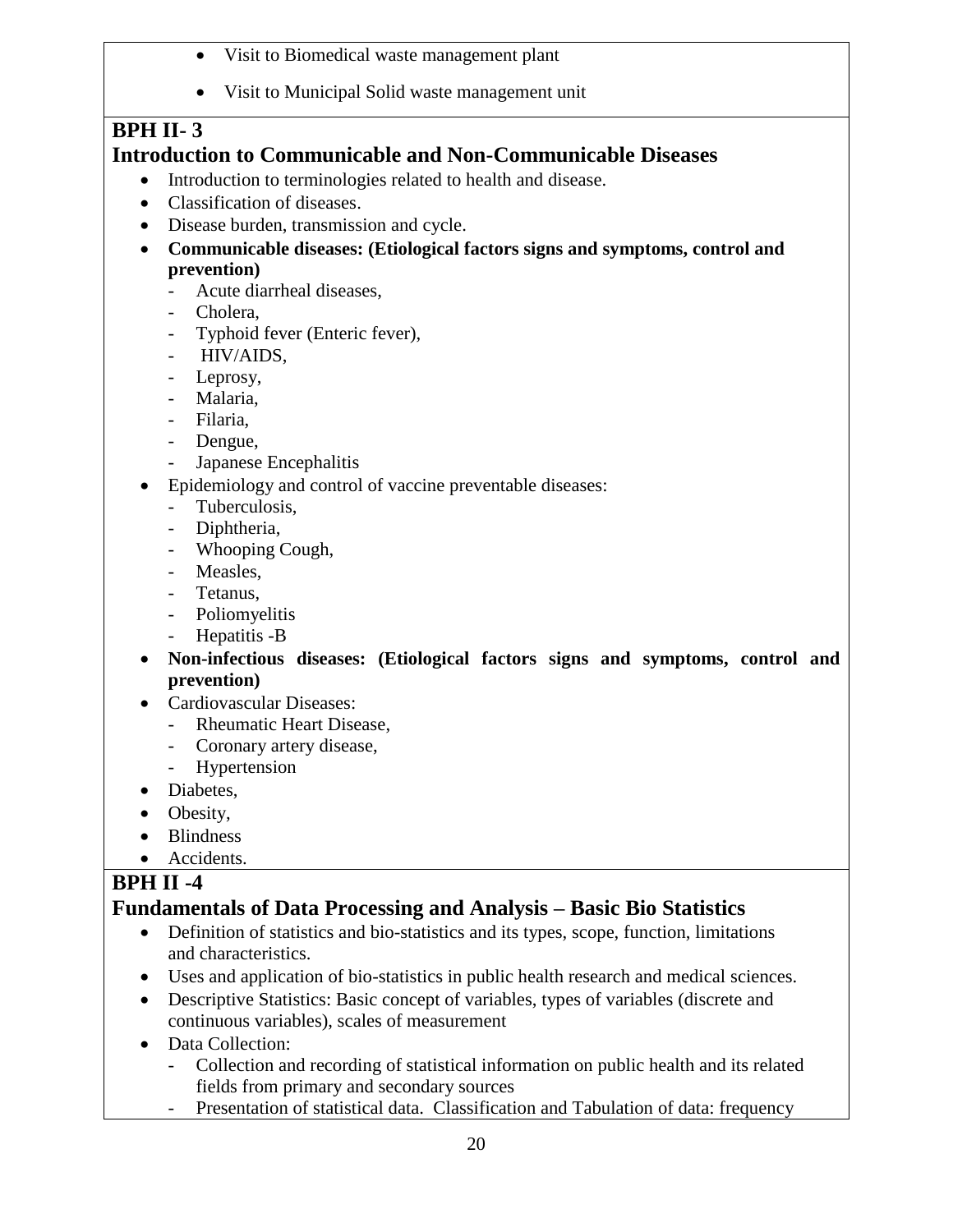distribution and different types of tables (one way, two way and manifold tables).

- Diagrammatic and graphic presentation: Bar diagram (simple, multiple, subdivided) , pie chart, map diagram, pictogram histogram, frequency polygon, frequency curve, cumulative frequency curve, line chart, scatter diagram, stem- and–leaf plots, whiskers box-plot.
- Measures of Central Tendency: Mean, Median & Mode and identify the ideal averages, requisites and its merits and demerits.
- Analysis of outliers: different partition values (quartiles, deciles & percentiles) and its uses.
- Measures of dispersion (variability). Range, quartile deviation, mean deviation, standard deviation, variance and coefficient of variation and identify the ideal dispersion, requisites and its merits and demerits. Measures of skewness and kurtosis.
- Basic Probability : Concept of set theory , factorial, permutations, combinations, Concept of probability, its terminology and different types of definition Laws of probability: addition law, multiplication law and conditional probability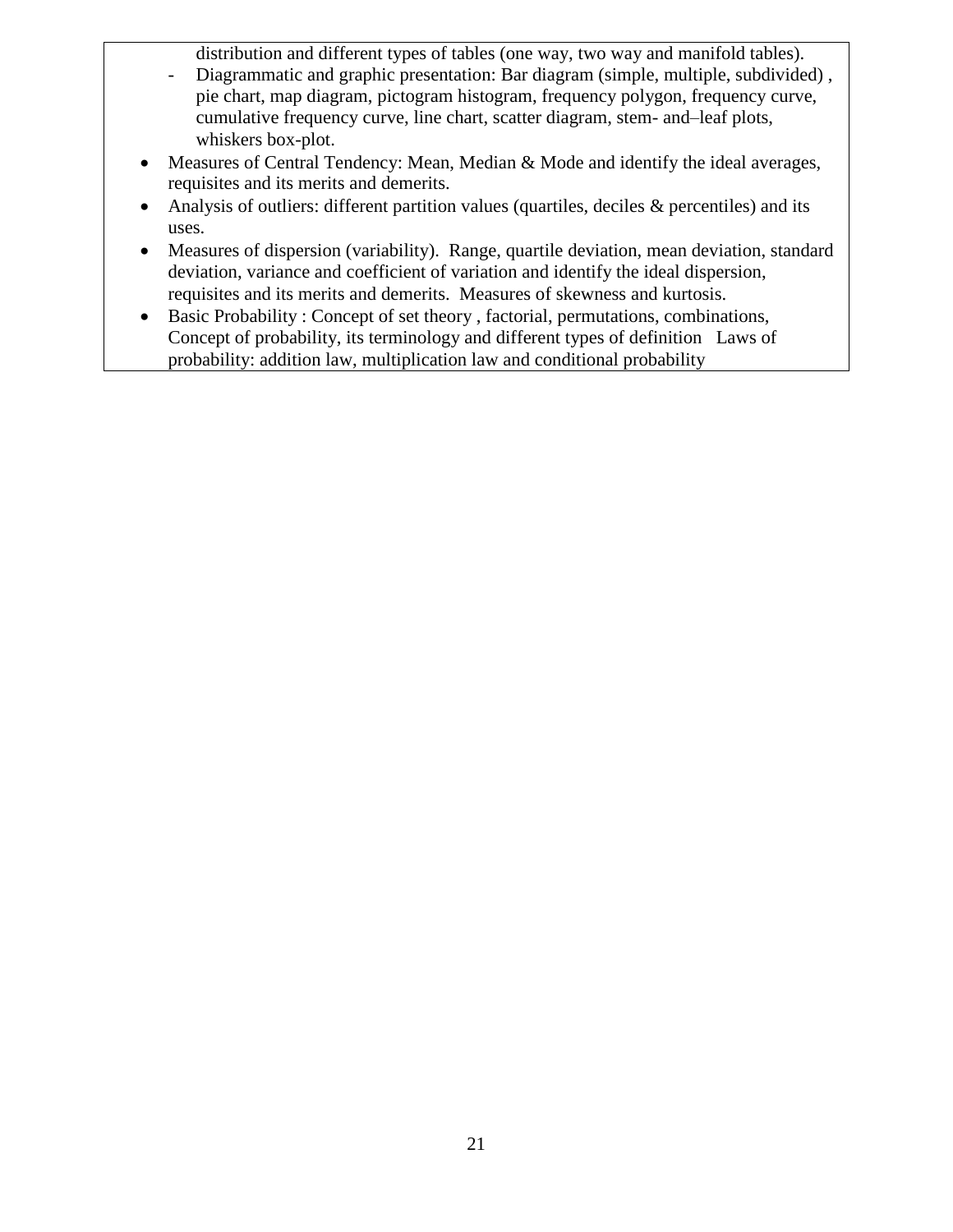#### **4.3 SEMESTER III**

| S. No.      | <b>Core Subject</b>                     | <b>Credit</b> |
|-------------|-----------------------------------------|---------------|
| BPH-III-1 T | <b>Public Health Nutrition</b>          |               |
| BPH-III-2 T | <b>Fundamentals of Health Education</b> |               |
| BPH-III-3 T | Rural, Urban & Tribal Health            |               |
| BPH-III-4 E | <b>NSS</b>                              |               |
|             | TOTAI.                                  | 15            |

#### **THEORY**

## **BPH-III-1 Public Health Nutrition**

#### **Introduction to food and nutrition**

- Concept and importance of food and nutrition
- Nutrition as a public health science
- Classification and composition of food
- Nutritive value of food
- Food pyramid
- Macronutrients and its functions
- Micronutrients and its functions

#### **Nutrition across the human life cycle**

- Nutrition requirement of infant, pre-school children, school children, pregnant and breastfeeding women, adolescents, adults and old aged
- Recommended dietary allowances,
- Infection-malnutrition cycle
- Weaning, supplementary and complementary feeding practices

#### **Nutrition deficiency disorders, diseases and prevention**

- Protein energy malnutrition (PEM)
- Iron deficiency disorder
- Iodine deficiency disorders
- Vitamin A deficiency

#### **Food Sanitation**

- Food fortification, adulteration its causes and health effects
- FSSAI
- Basics of food borne diseases classification, burden, prevention & control.
- Importance of milk and milk products.
- Milk borne diseases prevention & control.
- Milk Hygiene, Pasteurization
- Meat hygiene

#### **Nutritional programs in India:**

- Mid-day Meal program
- Integrated Child Development Services (ICDS)
- Rashtriya Poshan Abhiyan (National Nutrition Mission)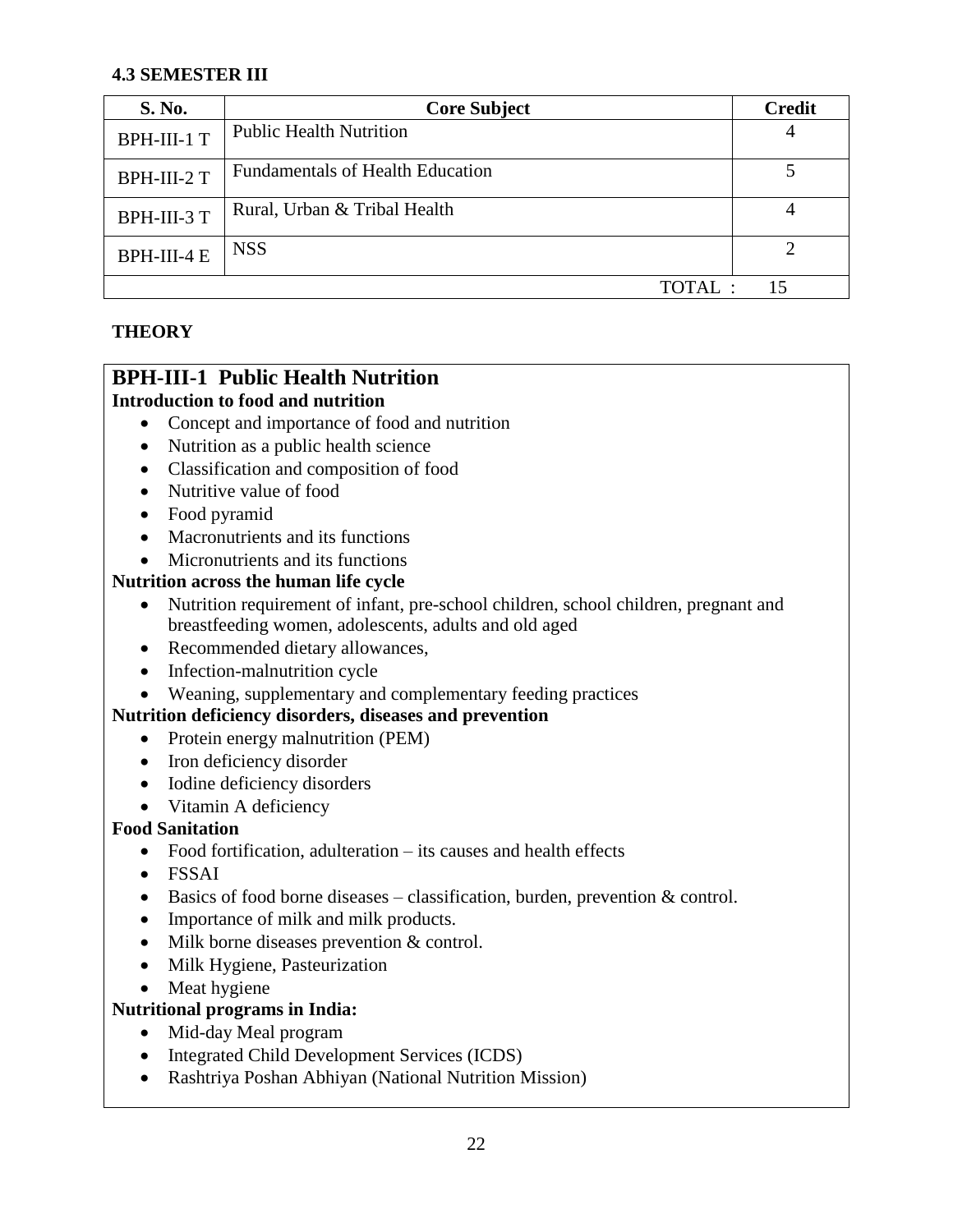#### **BPH-III- 2 Fundamentals of Health Education & Communication Introduction to Health Education and health promotion**

- Concepts, definition, objectives and strategies of health promotions.
- Aims, purposes, principles and scope of health education in relation to health promotion.
	- Role of health Education Specialists.
	- various approaches in Health education:
	- Behavioral change approach (HBM)
	- Child to Child approach
	- Distinguishing between education and propaganda.
	- Role of health education/health promotion in primary health care/and health development in the concept of health promotion in 21st century.

#### **Theories and modalities for behavior change**

 Meaning, elements and types of communication, principles of effective communication, Mass Communication.

#### **Health Education Methods and Media**

- **Appraisal of various methods of health education such as:**
	- Individual methods: Counseling interview.
	- Group methods: Demonstration, group discussion, buzzes session, field trip, workshop, symposium, mini-lecture, brainstorming, interview forum, role play.
	- Mass methods: Exhibition, advertisement, film show, public addressing system, Speeches, mikeing, radio broadcasting, and television telecast.
- Various types of health education media, its advantages and disadvantages
	- Audio- radio programme, songs, stories
	- Visual poster, flash cards, flip chart, hand puppets, hand bill, pamphlets, slides show film, strip, hoardings, banners, model
	- Audio and visual film, video, television, internet (YouTube).
- Preparation and use of selected health education media in classroom and field setting: poster, flashcard, flip chart, hand puppets, models, handbills, pamphlet, slide song video film.
- Preparation of lesson plan, and classroom teaching

## **BPH-III- 3**

## **Rural, Urban &Tribal health**

### **Rural Health**

- Urban/rural contrasts in morbidity & mortality.
- Disabilities in rural adults
- Rural mortality patterns
- Rural environmental health and industrial agriculture
- Adolescents and their risky behaviors in rural area
- Health issues in rural areas
- Funding health services in rural areas
- Rural health disparities

### **Urban Health**

- Urbanization
- Health problems of urbanization / migration
- Health services in urban areas / slums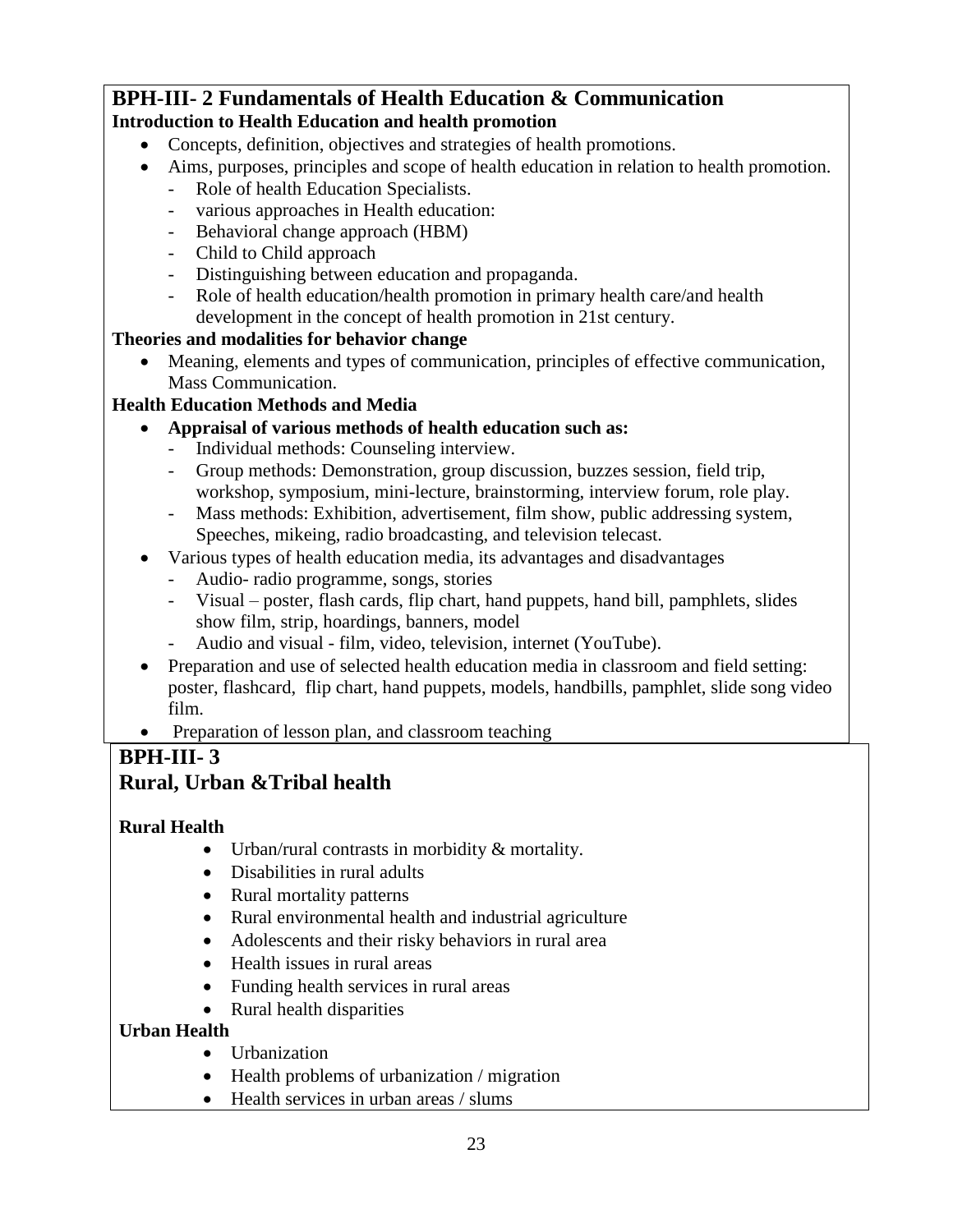Urban – rural equity issues

#### **Tribal Health**

- Tribes in India: Definition, Characteristics and Geographical Distribution in India
- Racial, Cultural and Economic Classification of Tribes in India
- Tribal Culture and the Various forms of Tribal Social Institutions:
	- Marriage,
	- Kinship,
	- Clan,
	- Youth Dormitory,
	- Status and Role of Women in Tribal Society
- Socio-economic Profile and Development of Tribes
- Tribal Development Programmes in National Perspective and Appraisal of Different Development Programmes
- Tribal Administration: Central, State, District, Project Level &its functioning.

## **BPH-III--E NSS I**

## **UNIT 1: Introduction and Basic Concepts of NSS**

- History, philosophy, aims & objectives
- Emblem, flag, motto, song, badge
- Organizational structure, roles & responsibilities of various NSS functionaries

## **UNIT 2: NSS Programmes and Activities**

- Concept of regular activities, special camping, day camps
- Basis of adoption of village/slums, methodology of conducting survey
- Financial pattern of the scheme
- Other young programmes/schemes of GoI
- Coordination with different agencies
- Maintenance of the diary

## **UNIT 3: Understanding Youth**

- Definition, profiles, categories of youth
- Issues, challenges and opportunities of youth
- Youth as an agent of social change

## **UNIT 4: Health, Hygiene & Sanitation**

- Definition, needs and scope of health education
- Food and nutrition
- Safe drinking water, water borne diseases and sanitation (SBA)
- National Health Programme
- Reproductive Health

## **UNIT 5: Volunteerism and Shramdaan**

- Indian Tradition of volunteerism
- Needs & importance of volunteerism
- Motivation and constraints of volunteerism
- Shramdaan as part of volunteerism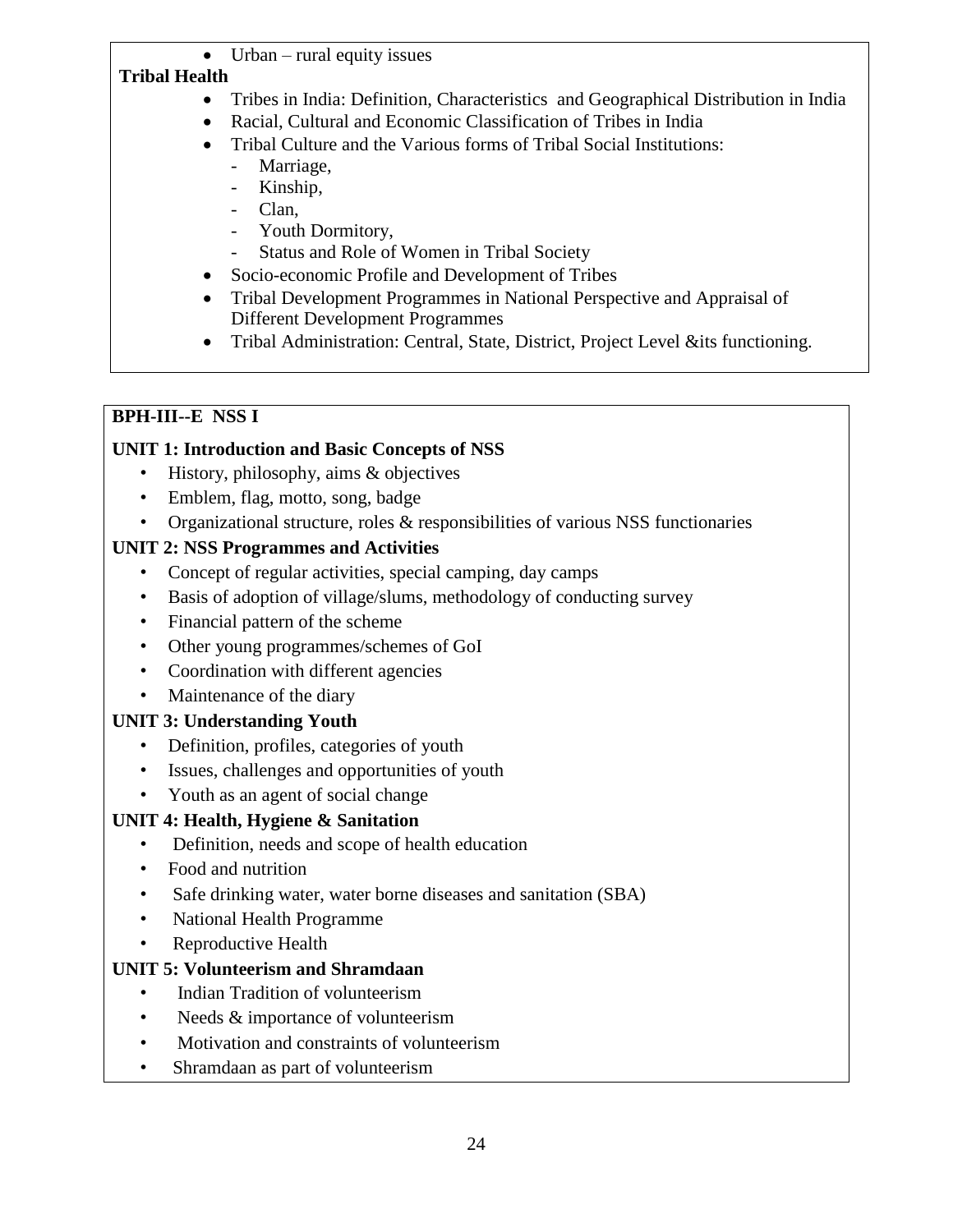#### **4.4 SEMESTER IV**

| <b>S. No.</b>     | <b>Core Subject</b>                                  | <b>Credit</b> |
|-------------------|------------------------------------------------------|---------------|
| <b>BPH-IV-1 T</b> | Health of Child, Adolescent and Ageing of population |               |
| <b>BPH-IV-2 T</b> | Basics of health informatics & economics             |               |
| <b>BPH-IV-1 T</b> | Disaster and Emergency management                    | 4             |
| <b>BPH-IV-1 E</b> | <b>NSS</b>                                           |               |
|                   | TOTAL : 15                                           |               |

#### **BPH-IV-1 Health of Child, Adolescent and Ageing of population Child Health**

- Define children, overview of child health status, indicators of child health
- Major causes of infants and child morbidity and mortality in India
- Socio-economic, educational and cultural factors affecting child rearing practices and child health care activities in India.
- Components of child health care –GOBI-FFF campaign by WHO/UNICEF
- Baby friendly hospitals, breast feeding, and complementary feeding IYCF guidelines.
- Community based management of child health
- IMNCI, ICDS
- UN convention on the Rights of Child
- Social aspects of Child Health & Development
- Introduction of child abuse, child prostitution, child trafficking, street children, child labour, child protection and child rights and child laws.
- Rehabilitation community based rehabilitation.
- Physical, sexual, drug and alcohol abuse ,children in difficult circumstances, Substance abuse and social crime.
- Mental health
- Adolescent and special children.
- Legislation related to child health

#### **Child Health Care**

- Principles of new born care
- Low birth weight babies
- Care of Under Five Children
- School Health Services
- Universal immunization program

#### **Adolescent Health**

- Definition, phase in life, classification
- Social and emotional development aspects
- Problems, social issues, programmes, prevention of teenage marriage and pregnancy

#### **Sexual Health**

- Physiological and pathological
- Sexual behavior
- Early pregnancy and early marriage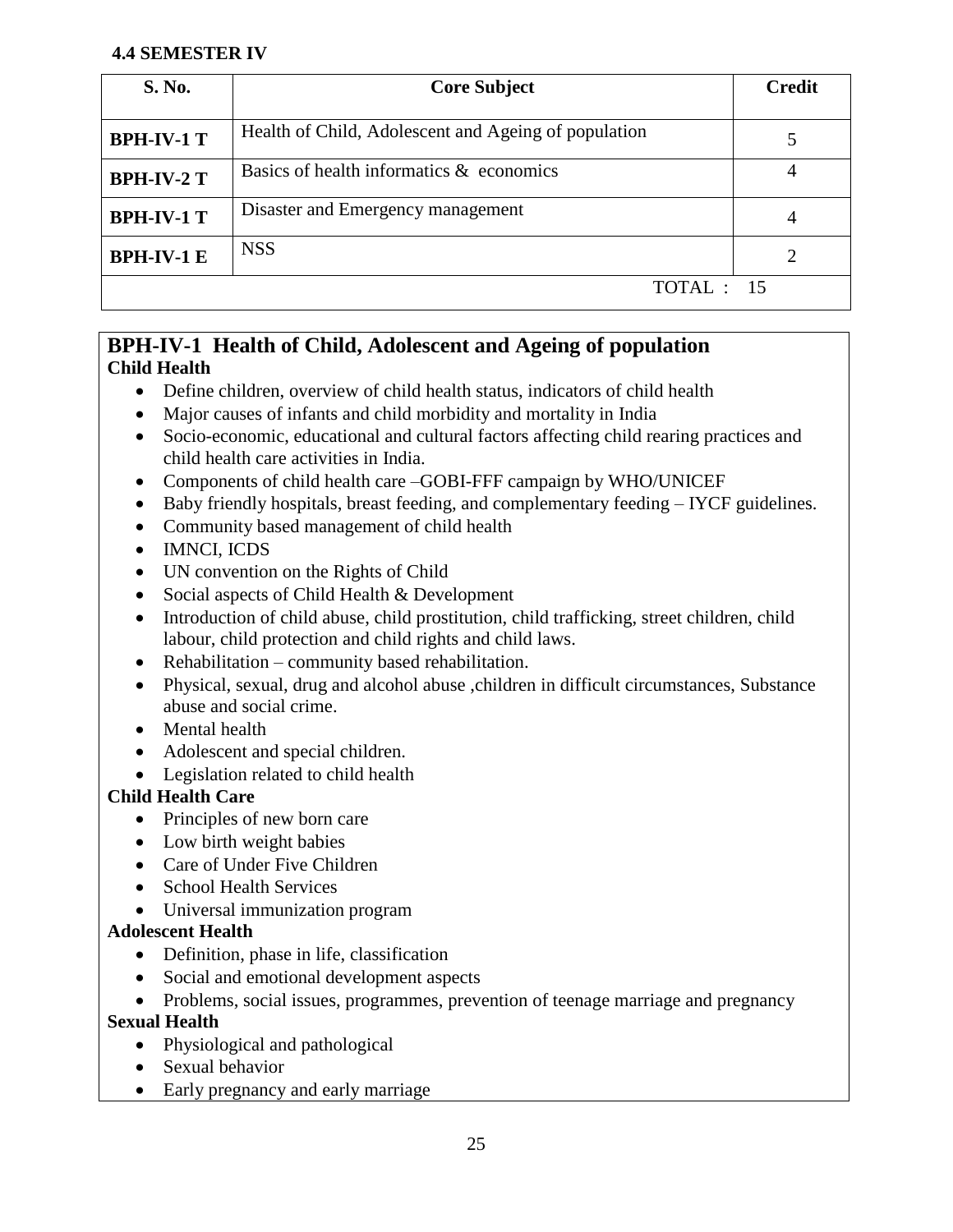- Sex education
- Adolescent reproductive & sexual health program

#### **Ageing of population**

- Introduction to geriatrics and aging population
- Demography and Epidemiology of aging
- Theories of aging
- Biological (physiological changes of aging)
- Major diseases of aging classification
	- Hypertension
	- Diabetes
	- Joint disorders
	- Cataract
	- Neurological disorders (NCDs)
- Aging and Disability
- $\bullet$  Services available old age friendly services
- Mental disorders of older persons
- Social security in old age
- NPCDCS program & National Program for Health Care of Elderly (NDHCE)

#### **BPH-IV- 2 Basics of Health Informatics and Health Economics Public Health Informatics**

- Concept, definition and application of HIS
	- Objectives of HIS
	- Sources of HIS
	- Two way flow of information
	- Reporting from health facilities, district, region to central level
	- Maintenance and use of health information system.
	- Internet and world wide web role of information technology
	- Data, information, knowledge & wisdom
	- Privacy, confidentiality and security of public health information
	- Data standards in public health informatics

#### **Health Economics**

- Concept of Health Economics
	- Meaning, scope of health economics
	- Principles of health economics
	- Role of health economics in health policy and planning
	- Factors effecting health and development
	- Macro -economics and health and clinical economics
	- G.D.P. and G.N.P. poverty line APL/BPL
	- Total health care expenditure
	- Out of pocket payment
	- Contribution of government and external development partners

### **Demand and Supply of Health Care**

• Concept of demand and supply; determinants; law of demand; law of supply; price mechanism

### **Health Care Costs**

• Concept of different types of costs in health care;

#### **Economic Evaluation**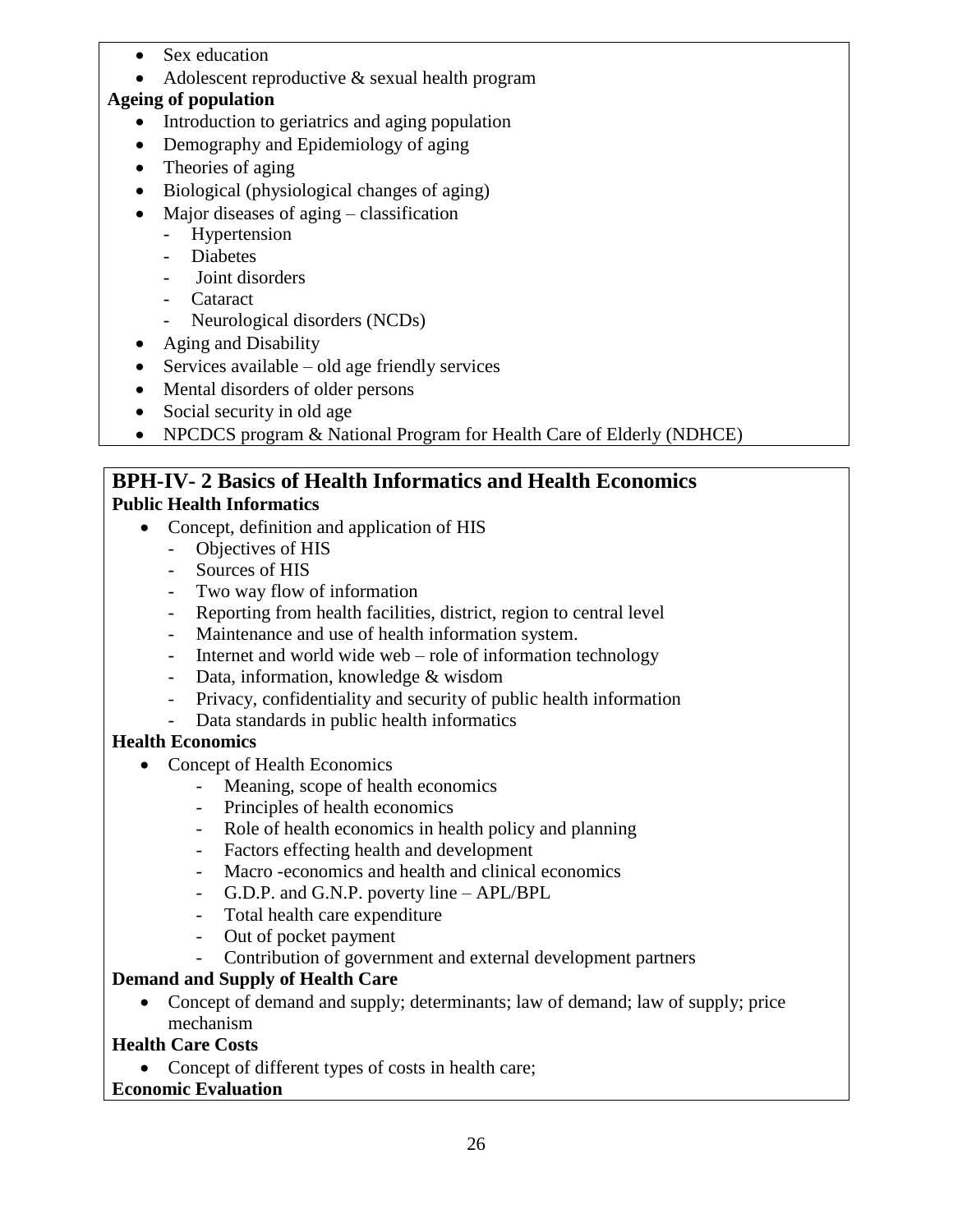- Definition, importance, process and constraints of economic evaluation
- Cost effectiveness analysis
- Cost minimization analysis
- Cost benefit analysis
- Cost utility analysis

## **BPH-IV- 3 Disaster & Emergency Management**

#### **Introduction to Disaster management**

- Disaster definition, types of disaster
- Disasters in history
- Disaster trends
- Modern disaster management disaster cycle

#### **Hazards**

- Hazards identification and profiling
- Hazard analysis & mapping

#### **Risk**

- Risk and vulnerability
- Components of risk
- Risk perception and evaluation

#### **Mitigation**

- Types of mitigation
- Obstacles
- Assessing and selecting mitigation options
- Emergency response and risk mitigation

#### **Preparedness**

- Overview of disaster preparedness
- Government preparedness
- Public preparedness
- Media management in disaster
- Obstacles

#### **Response**

- What is response
- Response to emergency
- Water management / food / shelter management
- Media response

#### **Recovery**

• Types of recovery

#### **Agencies**

- Role of government in disaster management
- Introduction to emergency planning

#### **BPH-IV-E NSS II**

#### **UNIT 1: Importance and Role of Youth leadership**

- Meaning and types of leadership
- Qualities of good leaders; traits of leadership
- Importance and role of youth leadership

#### **UNIT 2: Life Competencies**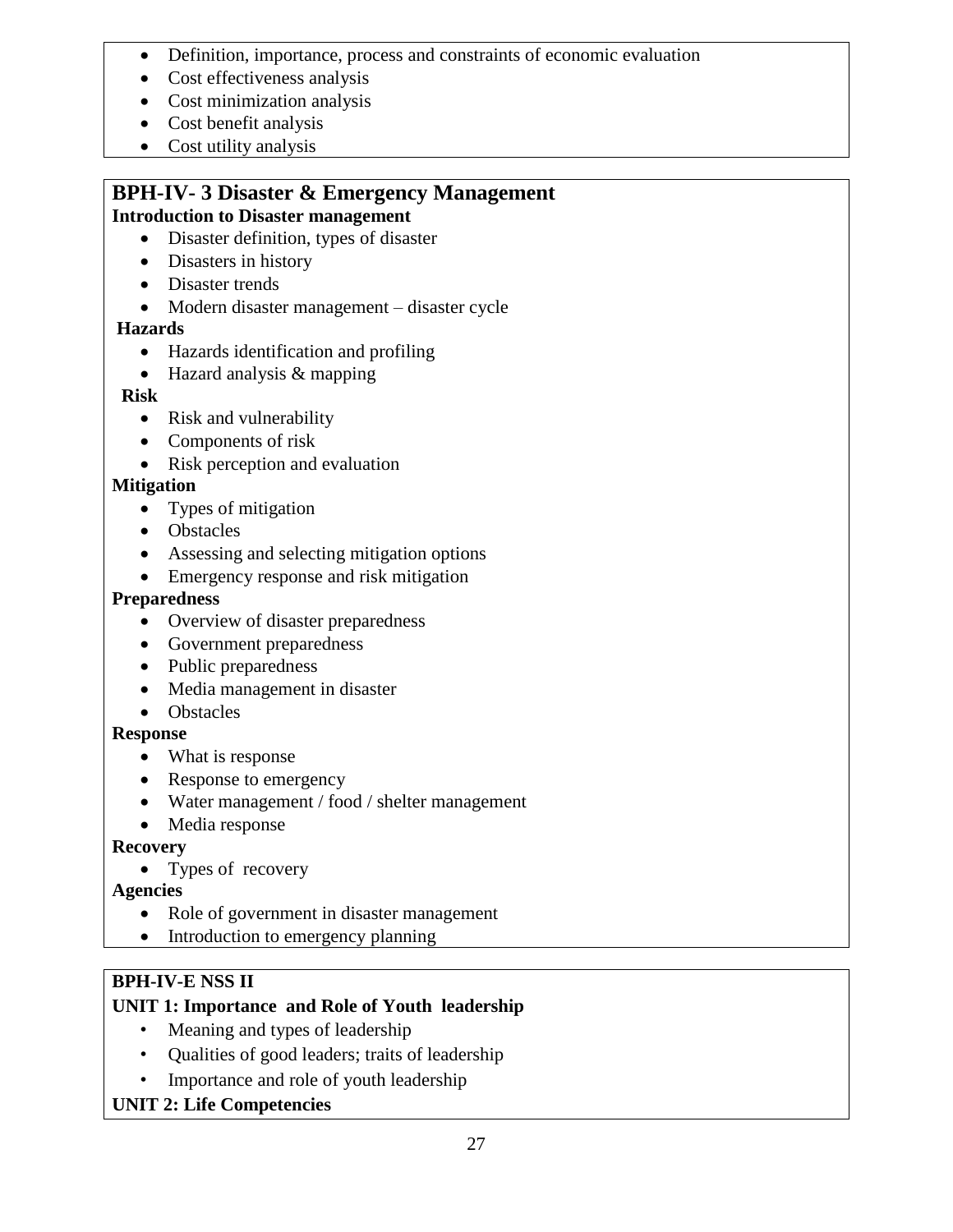- Definition and importance of life competencies
- Communication
- Inter Personal
- Problem-solving and decision-making

## **UNIT 3: Social Harmony and National Integration**

- Indian history and culture
- Role of youth in peace-building and conflict resolution
- Role of youth in Nation Building

## **UNIT 4: Youth Development Programmes in India**

- National Youth Policy
- Youth development programmes at the National level, State level and voluntary sector
- Youth-focused and Youth-led Organizations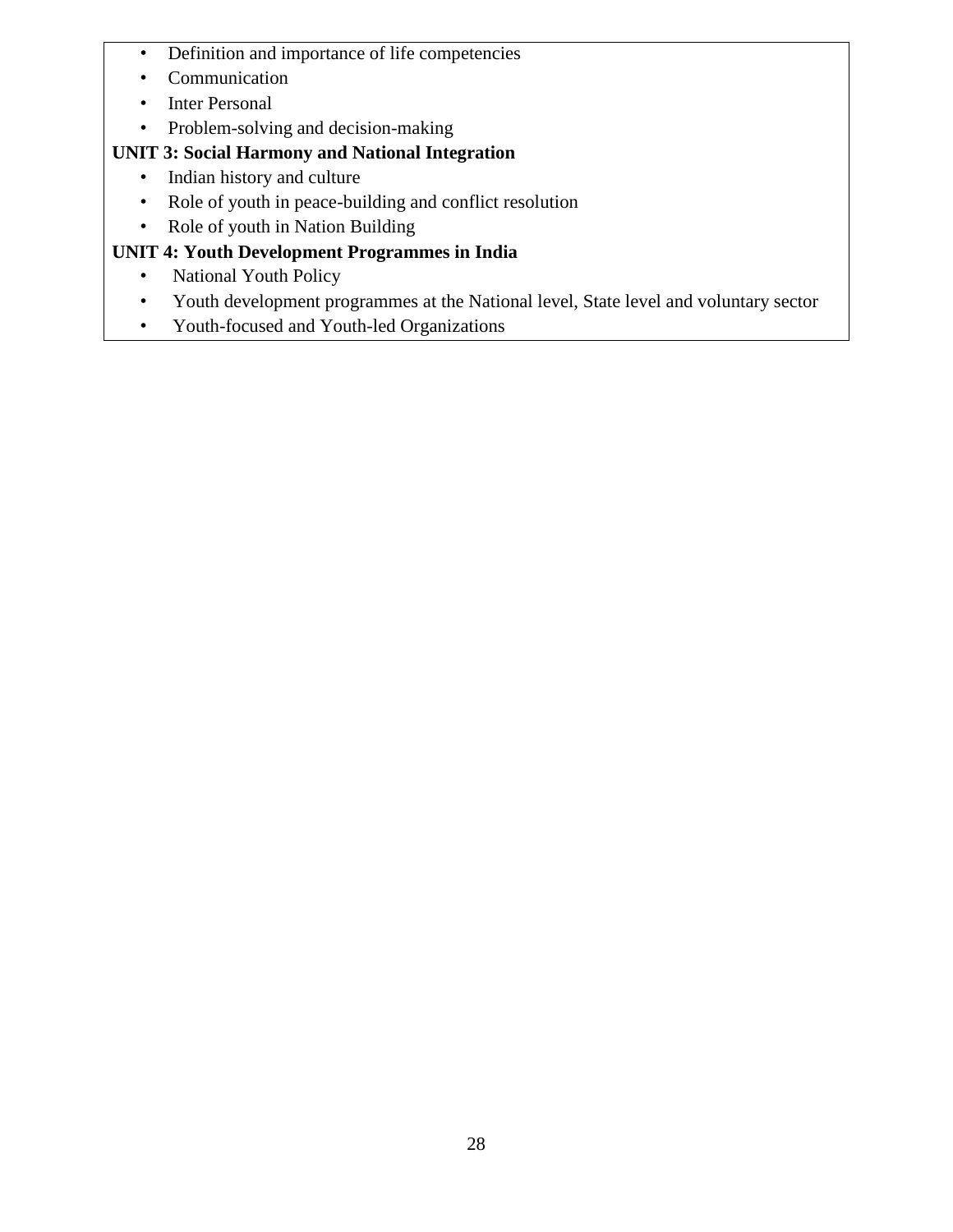#### **4.5 SEMESTER V**

| <b>S. No.</b>    | <b>Core Subject</b>                                 | <b>Credit</b> |
|------------------|-----------------------------------------------------|---------------|
|                  |                                                     |               |
| <b>BPH-V-1 T</b> | National Health Programs & Health laws              |               |
| <b>BPH-V-2 T</b> | Introduction to Organizational Development, Medical |               |
|                  | Entomology & Occupational Health                    |               |
| <b>BPH-V-3 T</b> | Basics of Health Planning & Management              |               |
| $BPH-V-4E$       | <b>NSS</b>                                          |               |
| $BPH-V - 5E$     | <b>Indian Constitution</b>                          |               |
|                  | Total:                                              | I6            |

#### **BPH-V-1 National Health Programme and Public Health Laws National Health Programmes**

- National Health Policy (1983, 2002, 2017)
- ICDS
- RNTCP
- NACP
- RCH Program (RMNCH+A)
- NHM (NRHM & NUHM)
- NVBDCP
- NIDDCP
- NLEP
- NMHP
- NBCP
- $\bullet$  IDSP
- Pulse Polio Immunization Program / National Immunization Program
- NPCDCS Program

#### **Legislations related to Health in India**

- National Health Bill 2017
- The Consumer Protection Act 1986
- The Registration of Births and Deaths Act 1969
- Census Act 1948 with amendments
- The cigarettes and other tobacco products(Prohibition of Trade and Commerce, Production,
- The Prevention of Food Adulteration Act 1954
- Food Safety and Standards Authority of India Act 2006
- The Dowry Prohibition Act 1961
- The Protection of Women from Domestic Violence Act 2005
- The Child Labour Prevention Act 1986, Juvenile Justice Act
- The Right to Education Act
- The Environment Protection Act, 1986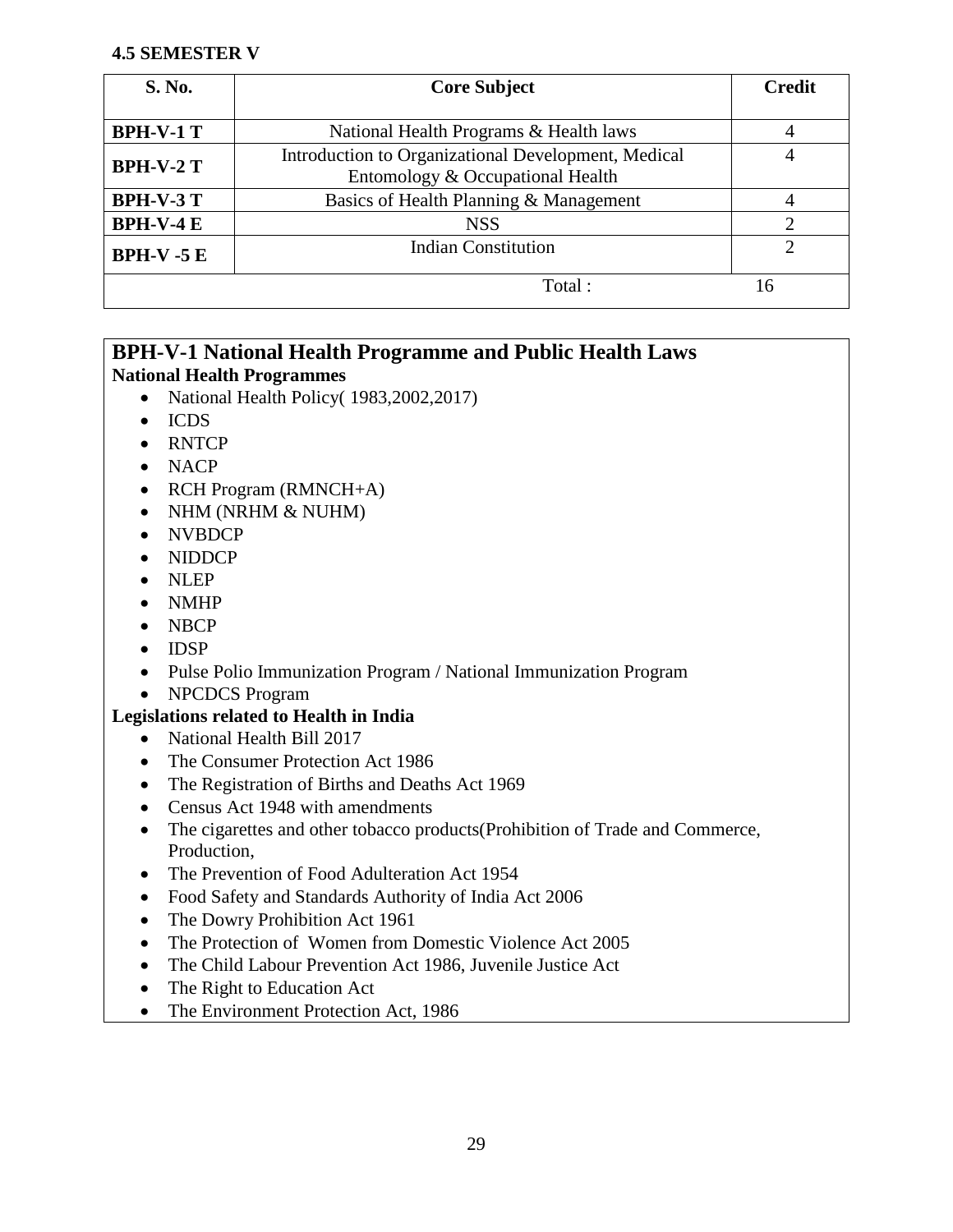## **BPH-V-2 Introduction to Organizational Development Medical Entomology & Occupational Health**

#### **Organizational Development**

- Introduction to Organizational Development (OD)
- History of Organizational Development.
- Characteristics of OD
- Foundation of OD
- Recent Organization Development Strategies

#### **Occupational Health**

- Introduction (concept, definition, and scope)
- Principles of Occupational Health and Safety
- Occupational Health Problems and Hazards
- Occupational Health safety and prevention
- Industrial health, its situation in Indian context and safety
- Concept of ergonomics
- Stress at Work / work life balance
- Legal aspects of occupational health and safety (ESI act, Factory act, Labour Act, and Workman's Compensation Act)

#### **Medical Entomology**

- Introduction to medical entomology
- Introduction to medically important arthropods
- General and outline classification of arthropods (with special reference to medical important groups) Habit, habitant, external morphology and control measures
- Arachnids: Scorpions, spider, ticks, mites
- Non-dipterous insect: Lice, fleas, bugs, and cockroach
- Dipterous insects:
	- *Myasis* Producing flies: housefly
	- *Phlebotomine:* Sand flies
	- *Simulium*: Black flies
- Mosquito (Life cycle and differences) *Culicine, Anopheline* and *Aedes*

#### **Vector borne Disease and health hazards**

- Diseases and health hazards associated with arthropods
- Different methods of controlling arthropods
- Insecticides and their usability
- Insecticides Problem of resistance, Hazards

#### **Rodentology:** Introduction

- Introduction to rodent and Rodentology
- Introduction to medically important rodents
- Classification of rodent (with special reference to medical important groups)

#### Disease and health hazards

- Disease and health hazards associated with rodents
- Different methods anti-rodent measures
- Rodenticides and their usability

Integrated vector control approach

- Principle of control measure of arthropod and rodents
- National Vector borne disease control program (Objective and strategy)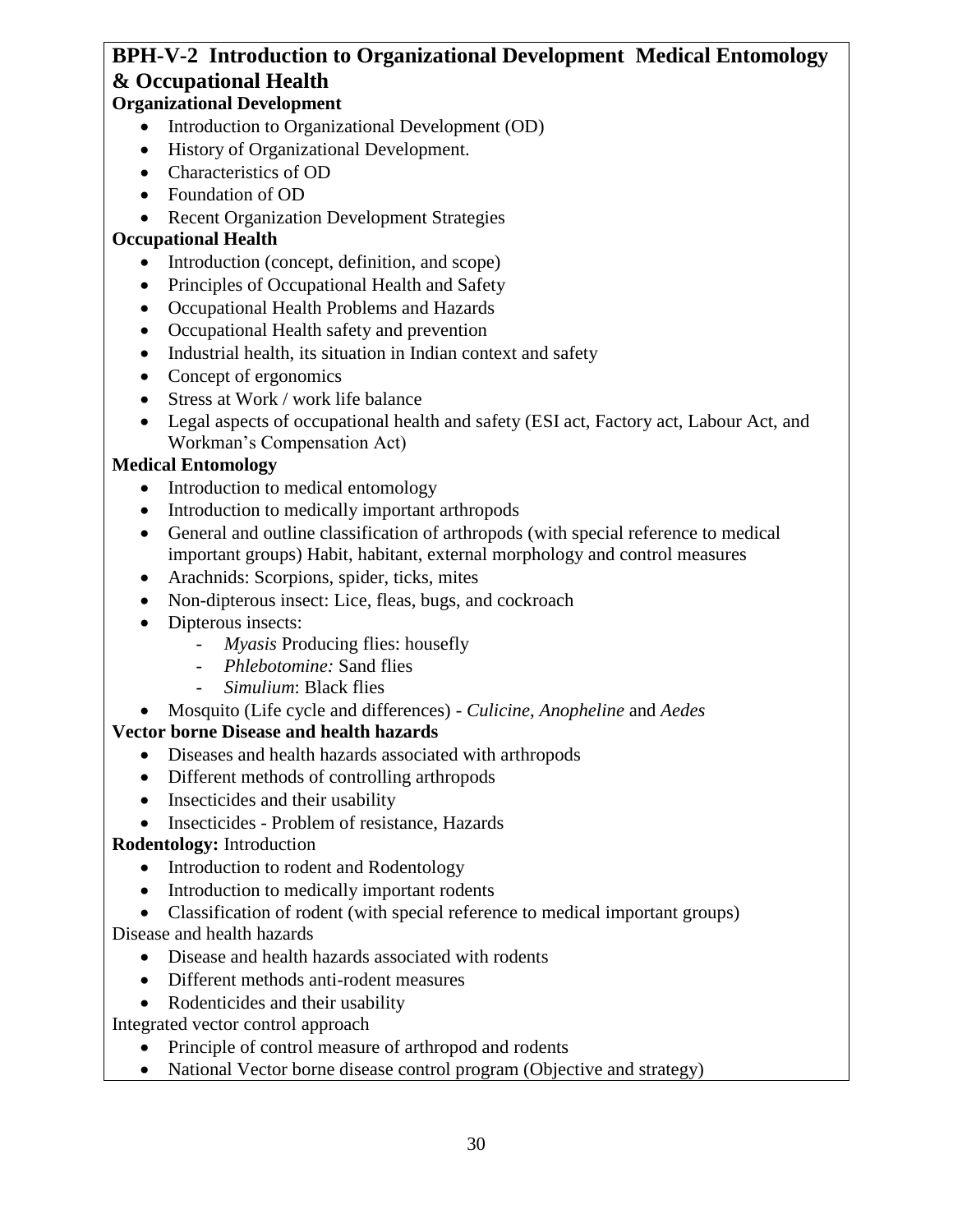### **BPH-V-3 Basics of Health Planning and management**

- Planning: Elements of planning, planning cycle
- Methods of planning: top down, bottom up planning process
- Overview of the health planning process in India.
- Types of health planning
- Essential management skills with an overview of management in health
- Time Management
- Managerial Skills
- Personnel Management & Human Resource Development

### **BPH-V-E NSS V**

### **UNIT 1: Citizenship**

- Basic Features of Constitution of India
- Fundamental Rights and Duties
- Human Rights
- Consumer awareness and legal rights of consumer
- RTI

### **UNIT 2: Family and Society**

- Concept of family, community, (PRIs & other community-based organizations) and society
- Growing up in the family- dynamics and impact
- Human Values
- Gender Justice

### **UNIT 3: Community Mobilization**

- Mapping of community stakeholders
- Designing the message in the context of the problem and culture of community
- Identifying methods of mobilization
- Youth-adult partnership

### **UNIT 4: Environment Issues**

- Environment conservation, enrichment and sustainability
- Climate change
- Waste management
- Natural resource management

### **UNIT 5: Project Cycle Management**

- Project planning
- Project implementation
- Project monitoring
- Project evaluation: impact assessment

### **UNIT 6: Documentation and Reporting**

- Collection and analysis of data
- Preparation of documentation/ reports
- Dissemination of documents/reports

### **UNIT 7: Additional Life Skills**

Positive Thinking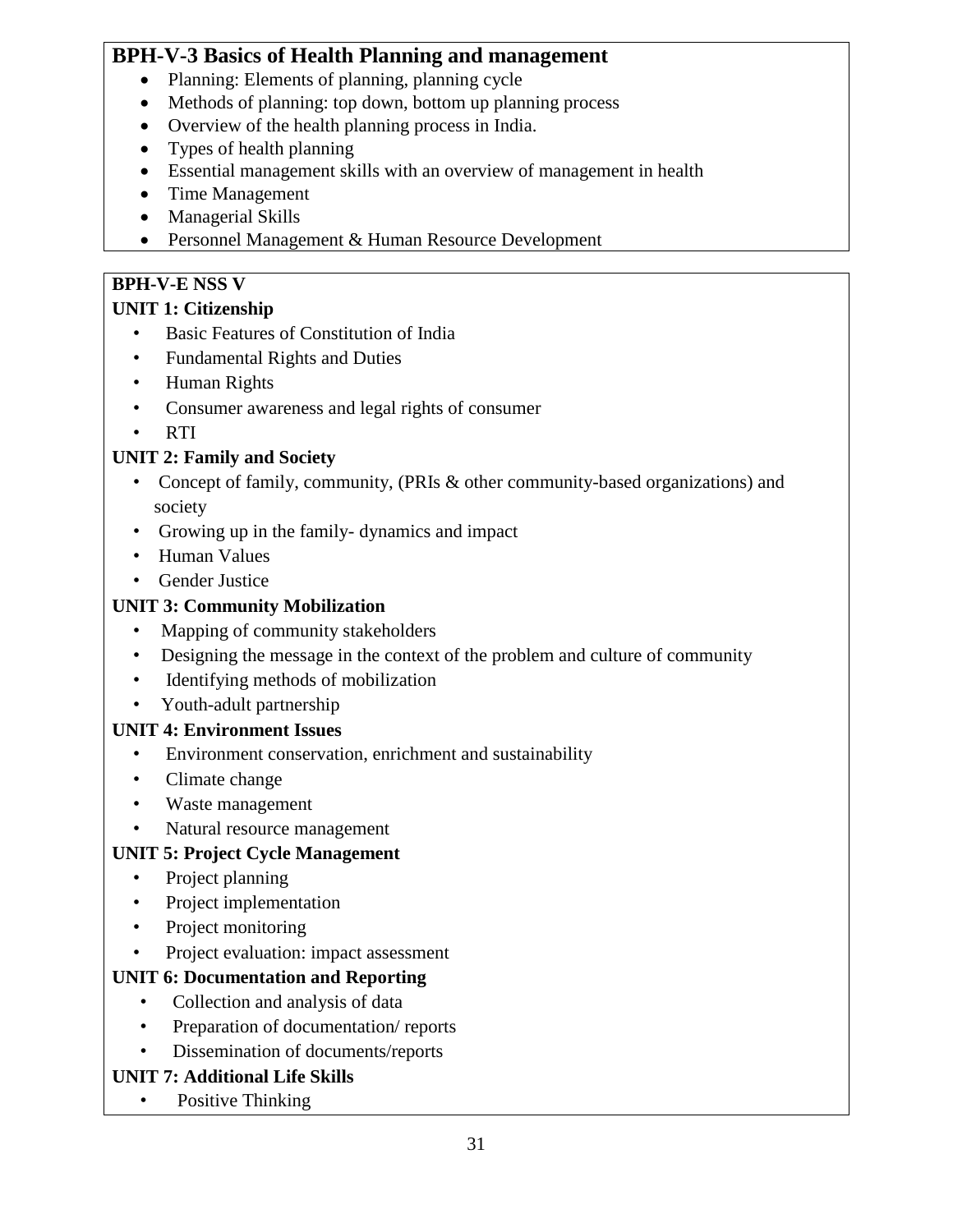- Self Confidence and Self Esteem
- Setting Life Goals and working to achieve them
- Management of Stress including Time Management

#### **BPH-V--E INDIAN CONSTITUTION**

#### **I. GOAL:**

The students should gain the knowledge and insight into the Indian Constitution so that they are aware of the fundamental rights and freedom bestowed through the democratic governance of our country.

#### **II. OBJECTIVES:**

#### **A) KNOWLEDGE:**

At the end of the BPH-V course the student is expected to know:

1) Basic knowledge of the Indian Constitution.

2) Democratic institutions created by the Constitution.

3) Special rights created by the Constitution for regional and linguistic minorities.

4) Election Commission.

5) Legislative, Executive and Judicial powers and their functions in India.

#### **B) SKILLS:**

At the end of the BPH -V course the student is expected to make use of knowledge:

1) To perform his / her duties towards the society judiciously and with conscious effort for selfdevelopment.

2) To utilize state policies in their future practice.

## **COURSE CONTENTS**

| Theory:   |                                                                                   | 25 Hours |
|-----------|-----------------------------------------------------------------------------------|----------|
| Unit I    | a) Meaning of term Constitution.                                                  |          |
|           | b) Making of the Indian Constitution - 1946 - 1949 and role played by             |          |
|           | Dr. B. R. Ambedkar.                                                               |          |
|           | c) Salient Features of the Constitution.                                          |          |
|           | d) Preamble of the Constitution.                                                  | 2 Hours  |
| Unit II   | The democratic institutions created by the Constitution.                          |          |
|           | Bicameral System of Legislature at the Centre and in the States.                  |          |
|           | Devolution of Powers to Panchayat Raj Institutions.                               | 5 Hours  |
| Unit III  | Fundamental Rights and Duties - Their content and significance                    | 5 Hours  |
| Unit IV   | Directive Principles of State policies - The need to balance                      |          |
|           | Fundamental Rights with Directive Principles.                                     | 1 Hour   |
| Unit V    | Special rights created in the constitution for Dalits, Backward class, Women and  |          |
|           | Children, and the Religious and Linguistic Minorities<br>1 Hour                   |          |
| Unit VI   | Doctrine of Separation of Powers - Legislative, Executive and Judicial, and their |          |
|           | functions in India.<br>4 Hours                                                    |          |
| Unit VII  | The Election Commission and State Public Service Commissions.                     | 2 Hours  |
| Unit VIII | Method of amending the Constitution.                                              | 1 Hour   |
| Unit IX   | Enforcing rights through Writs Certiorari, Mandamus, Quo warranto and Hebeas      |          |
|           | Corpus.                                                                           | 2 Hours  |
| Unit X    | Constitution and Sustainable Development in India.                                | 2 Hours  |
|           |                                                                                   |          |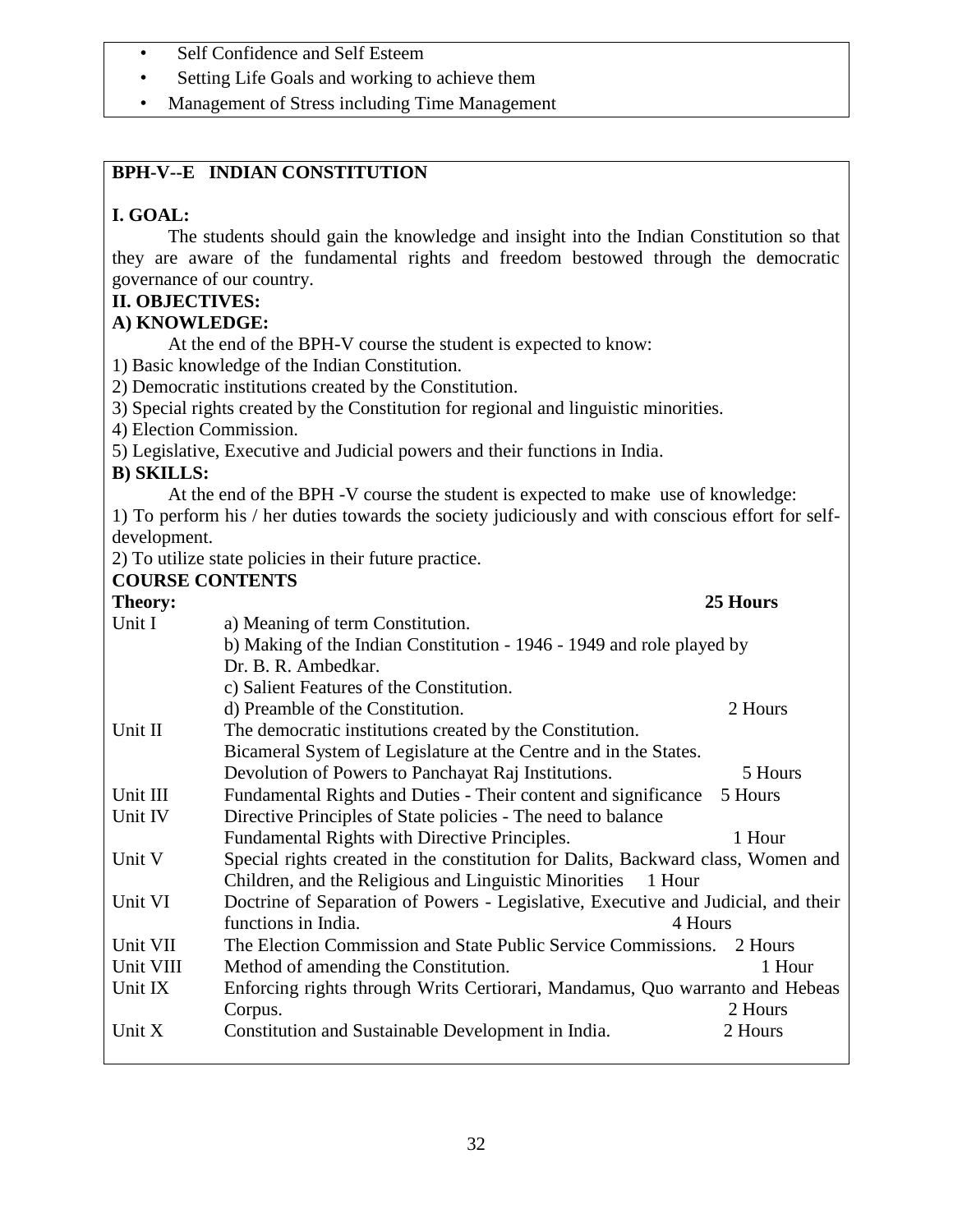#### **4.6 SEMESTER VI**

| <b>S. No.</b>     | <b>Core Subject</b>                                                                    | <b>Credit</b> |
|-------------------|----------------------------------------------------------------------------------------|---------------|
|                   |                                                                                        |               |
| <b>BPH-VI-1 T</b> | Preventive Obstetrics and Family Planning                                              |               |
| <b>BPH-VI-2 T</b> | Public Leadership, managing health organizations & Quality<br>and safety in healthcare |               |
| <b>BPH-VI-E</b>   | <b>NSS</b>                                                                             |               |
| <b>BPH-VI-1 P</b> | Mini Project                                                                           | 12            |
|                   | Total:<br>24                                                                           |               |

### **BPH-VI-1 Preventive Obstetrics and Family Planning**

#### **Introduction to**

- Health Status of Women in General
- Reproductive Health in particular
- Health Problems of Women across the Life Span childhood, adolescence, adulthood, old age across world and India.

#### **Maternal health**

- Concept and Scope of maternal health
- Safe motherhood and its components
- Major conditions causing morbidity and mortality
- Socio-economic, educational and cultural factors affecting maternal morbidity and mortality and utilization of maternal care.
- Concept, types and process of maternal and perinatal death review
- Concept of infertility, factors causing infertility and sub-fertility
- Concept of In-vitro fertilization (IVF),
- Marriage: Preconception, conception, pregnancy
- Contraception and family planning methods
- Reproductive tract infections
- RCH / RMNCH + A Program

### **BPH-VI-2 Public leadership and managing health organization Introduction to leadership**

- Definition
- Principles of leadership
- Leadership styles and traits
- Levels of leadership
- Systems thinking
- Leadership Theories
- Leadership Skills
- Manager Vs Leader

#### **Management**

- Introduction to health care management
- Classical management and healthcare services management
- Organizational theories
- Evolution of management
- Managerial Role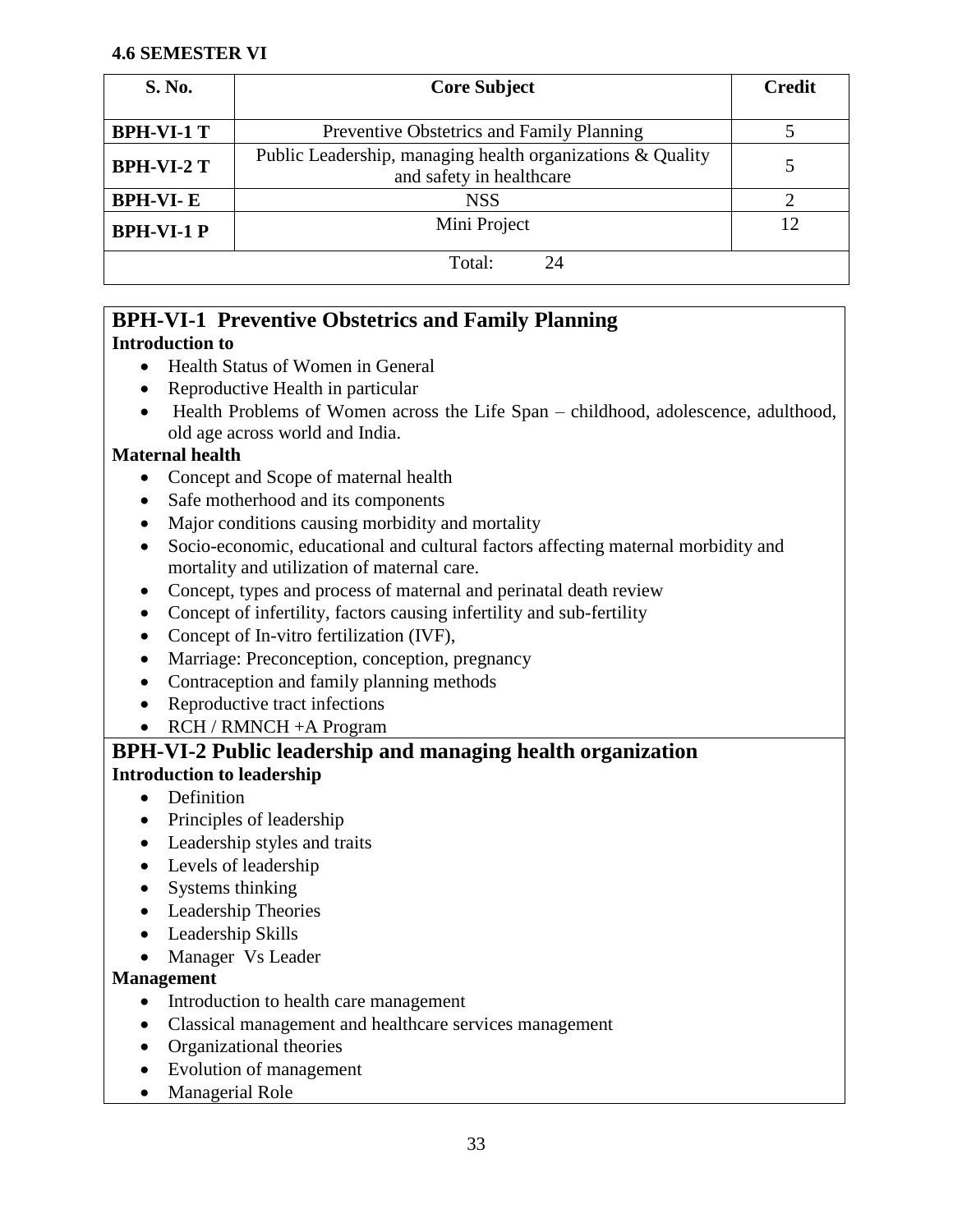#### • Motivation

#### **Quality and safety in healthcare**

- Patient Safety in hospitals
- Hand hygiene / Universal precautions
- NABH / NABL Accreditation.
- Indian Public Health Standards at
	- SC
	- PHC
	- CHC

#### **BPH-VI-4-E NSS VI**

#### **UNIT 1: Youth Health and Yoga**

- Healthy lifestyles (yoga as a tool), substance abuse, HIV, home nursing, first aid
- Yoga: history, concept, misconceptions, traditions, impacts
- Yoga as preventive, promotive and curative method

#### **UNIT 2: Youth and Crime**

- Sociological and psychological factors influencing youth crime
- Peer mentoring in preventing crimes
- Awareness about anti-ragging
- Cybercrime and its prevention
- Juvenile Justice

#### **UNIT 3: Civil/ Defense**

- Positive Thinking
- Self Confidence and Self esteem
- Setting Life Goals and working to achieve them
- Management of Stress including Time Management

#### **UNIT 4: Entrepreneurship Development**

- Definition & Meaning
- Qualities of good entrepreneur
- Steps/ ways in opening an enterprise
- Role of financial and support service institutions

#### **UNIT 5: Resource Mobilization**

- Writing a Project Proposal
- Establishment of SFUs

#### **UNIT 6: Disaster Management**

- Introduction to Disaster Management, classification of disasters
- Role of youth in disaster management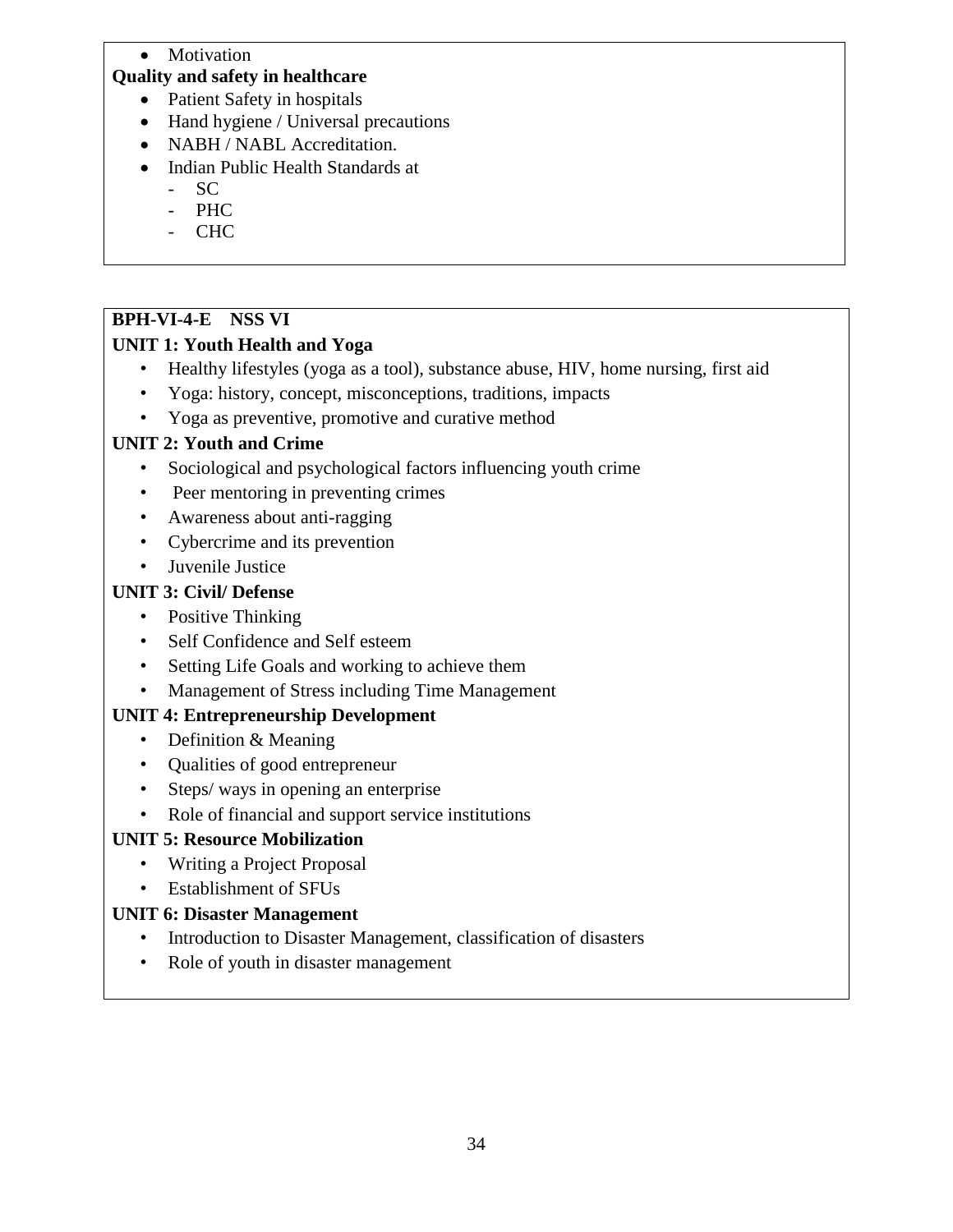#### **SECTION-V**

#### **Recommended Books (Latest Editions)**

| <b>TITLE</b>                                                       | <b>AUTHOR(S)</b>                                                                  | <b>PUBLISHER</b>                   |
|--------------------------------------------------------------------|-----------------------------------------------------------------------------------|------------------------------------|
| <b>Practical Statistics for Medical</b><br>research                | Altman D                                                                          | Chapman & Hall                     |
| An Introduction To Medical<br>statistics.                          | <b>Bland M</b>                                                                    | <b>Oxford Medical Publications</b> |
| <b>Statistical Methods In Clinical and</b><br>Preventive Medicine. | Hill.S.A.B.                                                                       | E.& S. Livingstone Ltd.            |
| <b>Textbook Of Preventive And Social</b><br>Medicine.              | Gupta.M.C; Mahajan.B.K.                                                           | Jaypee Brothers.                   |
| Topics In Public Health.                                           | Mackintosh.J.M.                                                                   | E.& S. Livingstone Ltd.            |
| <b>Textbook Of Preventive And Social</b><br>Medicine.              | Park.K; Park.J.E.                                                                 | BanarsidasBhanot                   |
| Industrial Injuries.                                               | Featherstone.D.F.                                                                 | John Wright & Sons.                |
| Environmentproblems& solutions                                     | Asthana & Asthana                                                                 | S.Chand& Company Ltd.              |
| <b>Environmental Biology</b>                                       | P.D.Sharma                                                                        | Rastogi Publication                |
| Earth science                                                      | <b>Edward J.Tarbuck</b>                                                           | Prentice Hall                      |
| <b>Environmental Issue-Measuring</b><br>Analyzing, evaluating      | Robert<br>L.Mc.Connell&LannielC.Abel                                              | Prentice Hall                      |
| Environmental Pretoction& law                                      | C.S.Mehta                                                                         | Ashish Publishing House.           |
| <b>Environmental Pollution,</b>                                    | Timmy Katyal&M.Satake                                                             | <b>Anmol Publication</b>           |
| Promoting Health: A Practical Guide<br>To Health Education         | Ewles ,L Simnet,I                                                                 | <b>Scutari Press</b>               |
| Human Rights In Health.                                            | Found.C.                                                                          | Elsevier Publishing Co.            |
| Public And Community Health.                                       | Parker.W.S.                                                                       | Staples Press London.              |
| Public Health Informatics and<br>Information systems               | O'Carroll, P.W., Yasnoff,<br>W.A., Ward, M.E., Ripp,<br>L.H., Martin, E.L. (Eds.) | Springer                           |
| Public Health Informatics and<br>Information systems               | J.A. Magnuson, Jr., Paul C. Fu                                                    | Springer                           |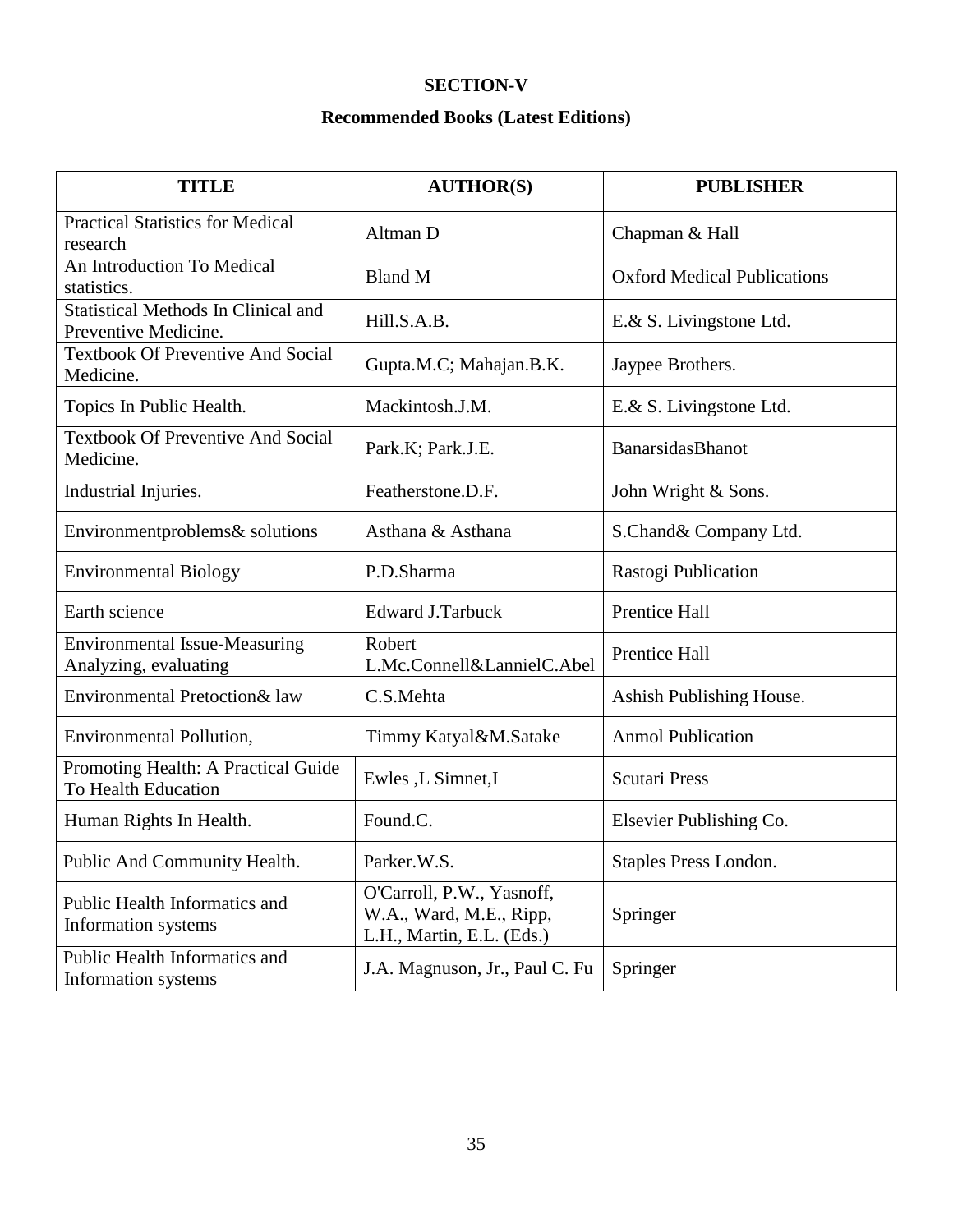| <b>TITLE</b>                                                                                                                 | <b>AUTHOR(S)</b>                                                     | <b>PUBLISHER</b>                 |
|------------------------------------------------------------------------------------------------------------------------------|----------------------------------------------------------------------|----------------------------------|
| Sex, Disease, And Society: A Comparative<br>History Of Sexually Transmitted Diseases<br>And HIV/AIDS In Asia And The Pacific | Milton Lewis, Scott Bamber,<br>Michael Waugh                         | Greenwood Press,                 |
| Living With HIV: Experiment In Courage                                                                                       | Mary Elizabeth O'Brien                                               | Auburn House, 1992               |
| The Unending Frontier: An Environmental<br>History Of The Early Modern World                                                 | John F. Richards                                                     | California Press                 |
| <b>Communicable Diseases Control</b>                                                                                         | Anderson, Arnstein, Lester                                           | The Macmillan<br>Company         |
| <b>Encyclopedia Of Disaster Management</b>                                                                                   | Goel, S.L.                                                           | Deep & Deep                      |
| Disaster Management                                                                                                          | G.K. Ghosh                                                           | A.P.H.                           |
| <b>Emergency Medical Services And Disaster</b><br>Management: A Holistic Approach                                            | P.K. Dave                                                            | Jaypee Brothers                  |
| Disaster Management - Recent Approaches                                                                                      | <b>Arvind Kumar</b>                                                  | <b>Anmol Publication</b>         |
| The New Public Health: An Introduction<br>For The 21st Century.                                                              | San Diego, CA:                                                       | <b>Academic Press</b>            |
| Handbook Of Health Economics.                                                                                                | Culyer A.J. And J.P.<br>Newhouse.                                    | Elsevier                         |
| <b>Biostatistical Aspects Of Health And</b><br>Population                                                                    | Edited By Arvind Pandey.                                             | Hindustan Pub                    |
| <b>Essentials Of Dental Public Health</b>                                                                                    | Daly                                                                 | Oxford                           |
| <b>Community Dentistry</b>                                                                                                   | Cynthia Pine                                                         | Oxford                           |
| Community Oral Health Practice For The<br>Dental Hygienist                                                                   | Kathy Voigt Geurink,                                                 | <b>Elsevier Science</b>          |
| Concepts In Dental Public Health                                                                                             | <b>Jill Mason</b>                                                    | Lippincott Williams &<br>Wilkins |
| <b>Essential Dental Public Health</b>                                                                                        | Blanaid Daly, Richard Watt,<br>Paul Batchelor, Elizabeth<br>Treasure | <b>Oxford Univ Press</b>         |
| Dental Public Health And Community<br>Dentistry                                                                              | Anthony Jong                                                         | C.V. Mosby Co                    |
| The Theory And Practice Of Public Health.                                                                                    | Hobson.W.                                                            | <b>Oxford University</b>         |
| Oxford Textbook Of Public Health. Vol. Ii.                                                                                   | Holland.W.W.                                                         | <b>Oxford University</b>         |
| Oxford Textbook Of Public Health. Vol. Iii.                                                                                  | Holland.W.W.                                                         | <b>Oxford University</b>         |
| Oxford Textbook Of Public Health. Vol. Iv.                                                                                   | Holland.W.W.                                                         | <b>Oxford University</b>         |